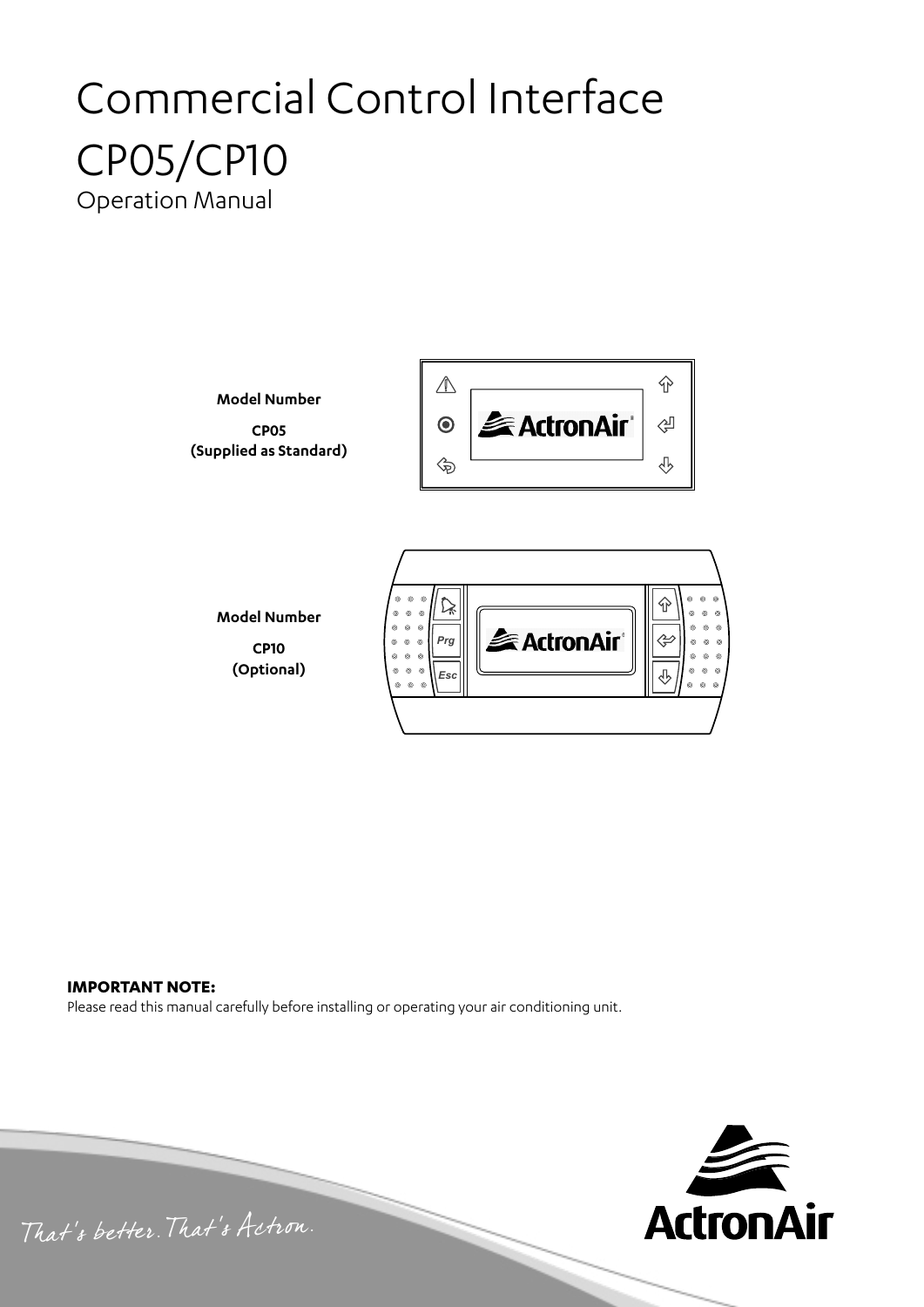# **Table of Contents**

| 10. |  |
|-----|--|
| 11. |  |
| 12. |  |
| 13. |  |
| 14. |  |
| 15. |  |
| 16. |  |
| 17. |  |
| 18. |  |
| 19. |  |
|     |  |
| 21. |  |
| 22. |  |
| 23. |  |
|     |  |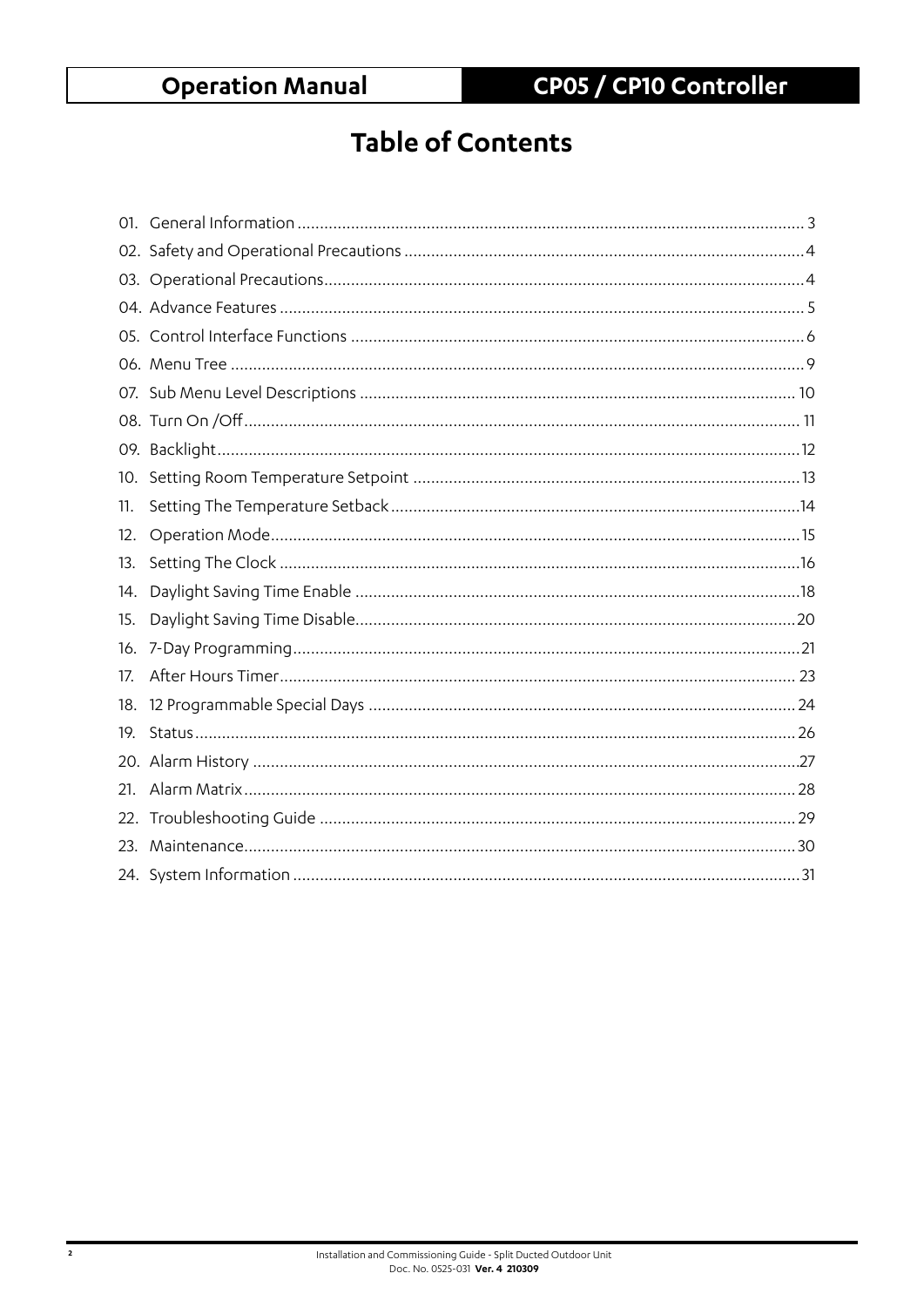## **01. General Information**

**CONGRATULATIONS!** On your purchase of the latest ActronAir commercial range air conditioning system. With the application of an intelligent interactive software technology controller, this system has been designed to give you many years of reliable service and the convenience of menu-driven control. Your controller is manufactured from the highest quality materials and has passed numerous in house and external inspection procedures to ensure years of satisfactory operation.

**IN THIS MANUAL**: You will find instructions on how to program and utilise the many advanced features this controller has to offer. Please take time to familiarise yourself with all these features, apply their functions to suit your optimum comfort requirement and achieve energy cost savings at the same time. Thoroughly read this manual in order to ensure correct installation and the safe utilisation of your ActronAir air conditioner.

I**MPORTANT NOTICE**: ActronAir base the development of its air conditioning products on more than 30 years of experience in HVAC, sound and continuous investments in technological innovations and product improvements, advancement in manufacturing processes and quality control through 100% functional product testing. However, ActronAir cannot guarantee that all the aspects of the product and the software included with the product respond to the requirements of final application, despite the product being developed according to state of the art technology. The customer, both end user/specifier and installer, assume all liability and risks relating to the configuration of the product in order to reach the expected results in relation to the specific design and system installation. ActronAir, based on specific agreements, may be consulted for the positive commissioning, installation and application of the unit, however in no case does ActronAir accept liability for the correct operation of the final equipment / system.

Your ActronAir air conditioning unit is one of the most advanced and innovative products in the market. Its operation is specified in the technical documentation supplied with the product or which can be downloaded from our website: www.actronair.com.au. Your air conditioner requires setup/configuration/programming in order to be able to operate in the best possible way to suit your requirement. Failure to complete such operations, may result in malfunction and/or damage to the unit, for which ActronAir accepts no liability.

Installation, commissioning and other technical services must only be carried out by a qualified technician. Ensure that the unit installation complies with all relevant council regulations and building code standards. All electrical wiring must be in accordance with current electrical authority regulations and all wiring connections to be as per electrical diagram provided. Always use appropriate PPE for your safety and protection. Make sure that any safety guards and covers are always firmly secured and not damaged. WH&S rules and regulations must be observed at all times and will take precedence during installation process and operation of the unit.

In addition, the following instructions must be observed:

- Prevent the electrical components and electronic circuits from getting wet.
- Do not install the controlling devices in a particularly hot environment as extreme temperatures may damage the electronic equipment.
- Do not attempt to open the controller and other electronic devices in any way other than described in this manual.
- Do not drop, shake or hit the devices, which can cause irreparable damage to its internal circuits and mechanisms.
- Do not use corrosive chemicals, solvents or other aggressive detergents to clean the unit and the control interface.
- Do not use the unit for applications other than those specified in the technical manual. Contact ActronAir for technical data.
- Do not install the unit in environment with highly flammable, combustible and/or explosive articles and materials.
- The product, particularly the controlling devices, must be stored and installed in a location that complies with the temperature and humidity limits specified in this manual.

ActronAir is constantly seeking ways to improve the design of its products, therefore specifications are subject to change without prior notice. Please check with your ActronAir Technical Support Department on toll free number: **1800 119 229**.

### **Storage and Operating Conditions**

- Storage conditions: -20 to 70°C, 90% RH non-condensing
- Operating conditions: -10 to 60°C, 90% RH non-condensing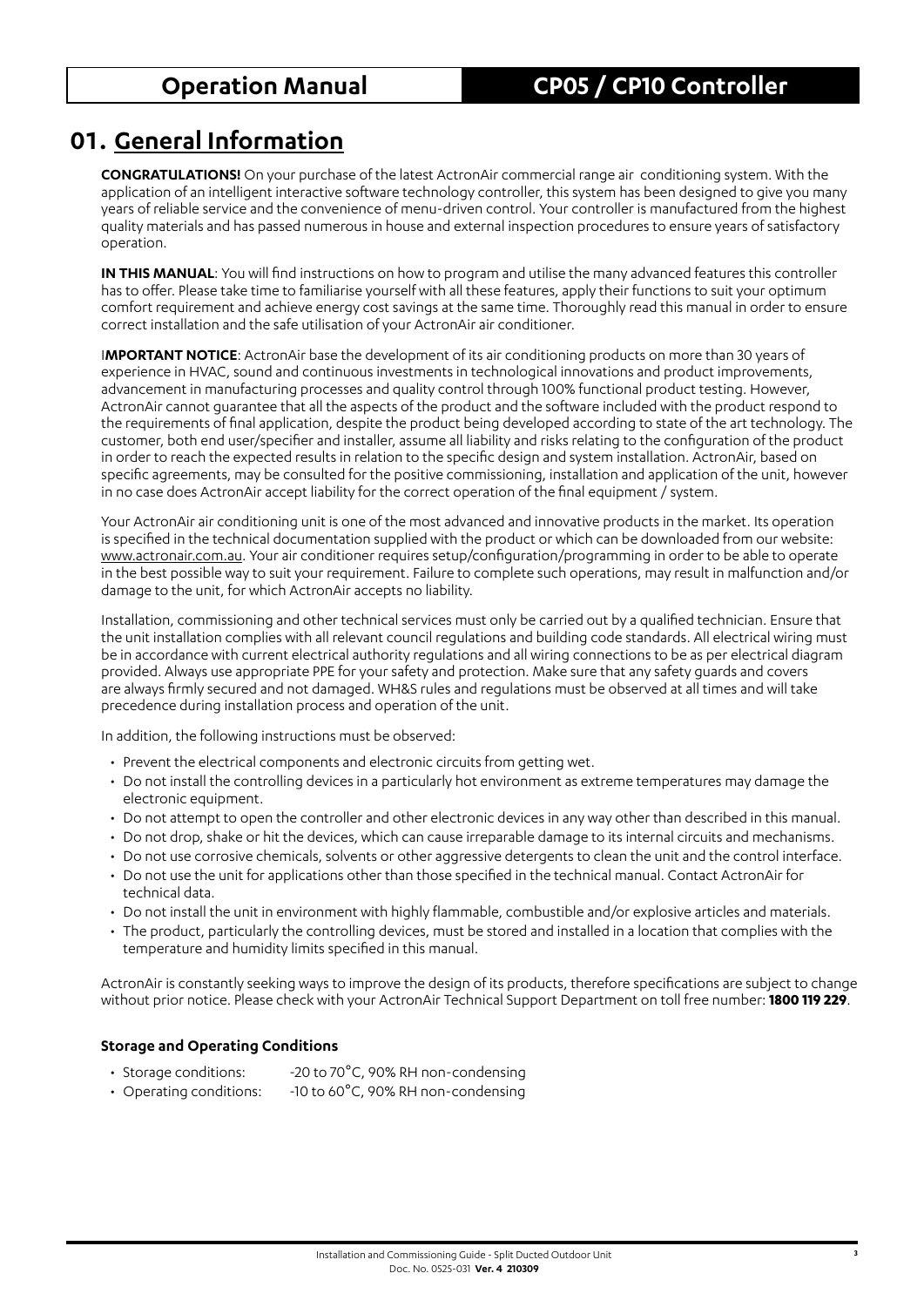#### **Waste Electrical and Electronic Equipment Disposal Guidelines**



- 1. Do not dispose off the waste electrical and electronic equipment with local council waste. These must be disposed off through the council designated hazardous waste collection centre.
- 2. The terminal contains a battery that must be removed and separated from the rest of the product before disposing off the terminal.
- 3. The equipment may contain hazardous substances, improper or incorrect disposal may have a negative effect on human health and on the environment.



## **02. Safety and Operational Precautions**

- 1. Read all instructions in this manual before operating the air conditioning unit. Failure to do so may result in damage to the unit and void your warranty.
- 2. Turn-Off power from mains supply by removing fuse or switching the circuit breaker to the Off position before installation or servicing this control interface.
- 3. Beware of EC Motors with high power capacitors and which can have dangerous voltages at terminals for up to 5 min. after main power has been isolated. Wait at least 5 minutes after power isolation and test for high voltage before performing service work.
- 4. EC Plug Fan has dual power supplies, i.e. 415V / 3Ph+N / 50Hz motor power supply plus 10VDC control power supply. Care must be taken to ensure both are safely isolated to prevent personal injury and damage to the equipment.
- 5. Follow sound LOCK OUT/TAG OUT (LOTO) procedures to ensure that power supply is not re-energised accidentally.
- 6. This control interface has power supply from the control board via telephone connector, with voltage of 18 30VDC Class II and maximum power input of 0.5W. Ensure that this unit is not installed on voltages higher than 30V DC supply.
- 7. Installation and/or servicing must be carried out by a qualified installer or technician.
- 8. Ensure that the unit installation complies with relevant council regulations and building code standards. All electrical wiring must be in accordance with current electrical authority regulations and all wiring connections to be as per electrical diagram provided.
- 9. WH&S rules and regulations must be observed and will take precedence during installation process.
- 10. Only use this wall controller with an ActronAir air conditioner as described in this operating manual.

## **03. Operational Precautions**

**ACCESS PANELS AND GUARDS:** NEVER remove any access panels or guards as this could cause injury from electric shock and burns from extremely hot components. Never allow any bodily parts such as fingers or objects to protrude through the fan guards or any other opening as they could cause personal injury and damage the air conditioner.

**RETURN AIR FILTER:** The air conditioner must never be operated without a return air filter as this will allow a build up of dust or dirt on the indoor coil. This is very difficult to clean and can cause the system to operate inefficiently or even fail.

**CRANKCASE HEATER PRECAUTION:** The main power (switch board) to the system must be kept ON at all times to prevent damage to the outdoor compressor. Should the main power be disconnected or interrupted for 6 hours or longer, then no attempt should be made to start the system for 2 hours after the power has been restored to outdoor unit. This allows the compressor to warm up, and remove any liquid refrigerant that may cause damage.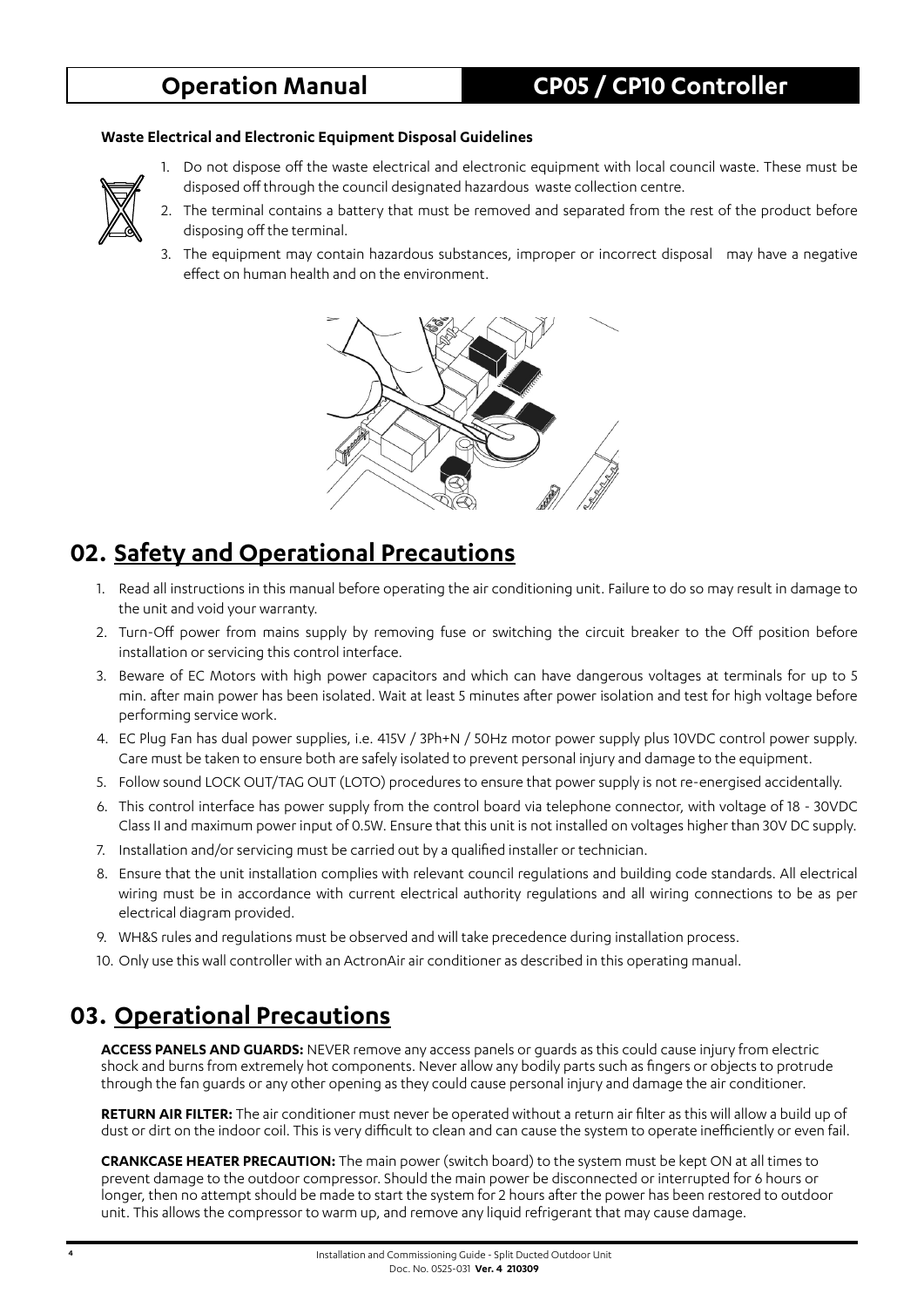# **04. Advance Features**

| 1  | Menu Tree Based Program Navigation<br>The control system features ease of operation via menu tree.                                                                                                                                                                                                                                                      |
|----|---------------------------------------------------------------------------------------------------------------------------------------------------------------------------------------------------------------------------------------------------------------------------------------------------------------------------------------------------------|
| 2  | <b>LCD Display</b><br>The LCD displays the system mode, operation and fault diagnostics log.                                                                                                                                                                                                                                                            |
| 3  | <b>LCD Backlight</b><br>The LCD backlight features instant On/Off backlighting to suit individual preferences in<br>viewing the displays. It can also be set to automatically Turn-Off after pressing the last button<br>and to instantly Turn-On at the press of any button.                                                                           |
| 4  | 7-Day Time Clock with 2 On/Off Events per Day<br>The Control Interface, through the 7-Day time clock function, can be programmed for each<br>day of the week to turn on or off your air conditioner. Each day has 2 ON / Off events which<br>you can set for your individual control preference.                                                        |
| 5  | 12 Programmable Special Days with 2 On/Off Events per Day<br>12 Special Days can also be programmed within the year which provide you control flexibility to<br>satisfy your individual requirements.                                                                                                                                                   |
| 5  | <b>Auto Defrost Function (Heating Mode)</b><br>At certain outdoor conditions (low temperature) there may be a build up of frost on the<br>outdoor heat exchanger. This gradual build up of frost reduces the performance of the air<br>conditioner. The controller will detect this frost build up and will automatically activate the<br>defrost mode. |
| 6  | <b>Hot Start Function (Heating Mode)</b><br>When the air conditioner starts in heating mode, the indoor fan is delayed for a short period of<br>time, this allows the heat exchanger to warm up before the air flow starts, thus preventing cold<br>drafts. The hot start feature also activates itself when the system finishes defrosting.            |
| 7  | <b>Auto-Restart After Power Failure</b><br>On the event of power failure, the controller will automatically restart the air conditioner to the<br>previous state when the power is restored.                                                                                                                                                            |
| 8  | <b>Return Air Filter Alarm Indication</b><br>This is a time based alarm control, which is used to indicate when the filters will need to be<br>checked for cleaning or replacement. The controller will not stop the air conditioning system<br>from operation, but will just indicate a warning alarm.                                                 |
| 9  | Dual Control Interface Operation (Optional)<br>Two Control Interfaces can be installed on the commercial range air conditioning system.<br>Either of the controllers can control the air conditioning system and mimic each other,<br>displaying the same control parameters for ease of system control management.                                     |
| 10 | <b>Fault Diagnostics</b><br>In the unlikely event that a fault develops with the air conditioner the control system will<br>diagnose the fault (where possible) and display a date and time stamped fault log, with up to<br>100 events memory.                                                                                                         |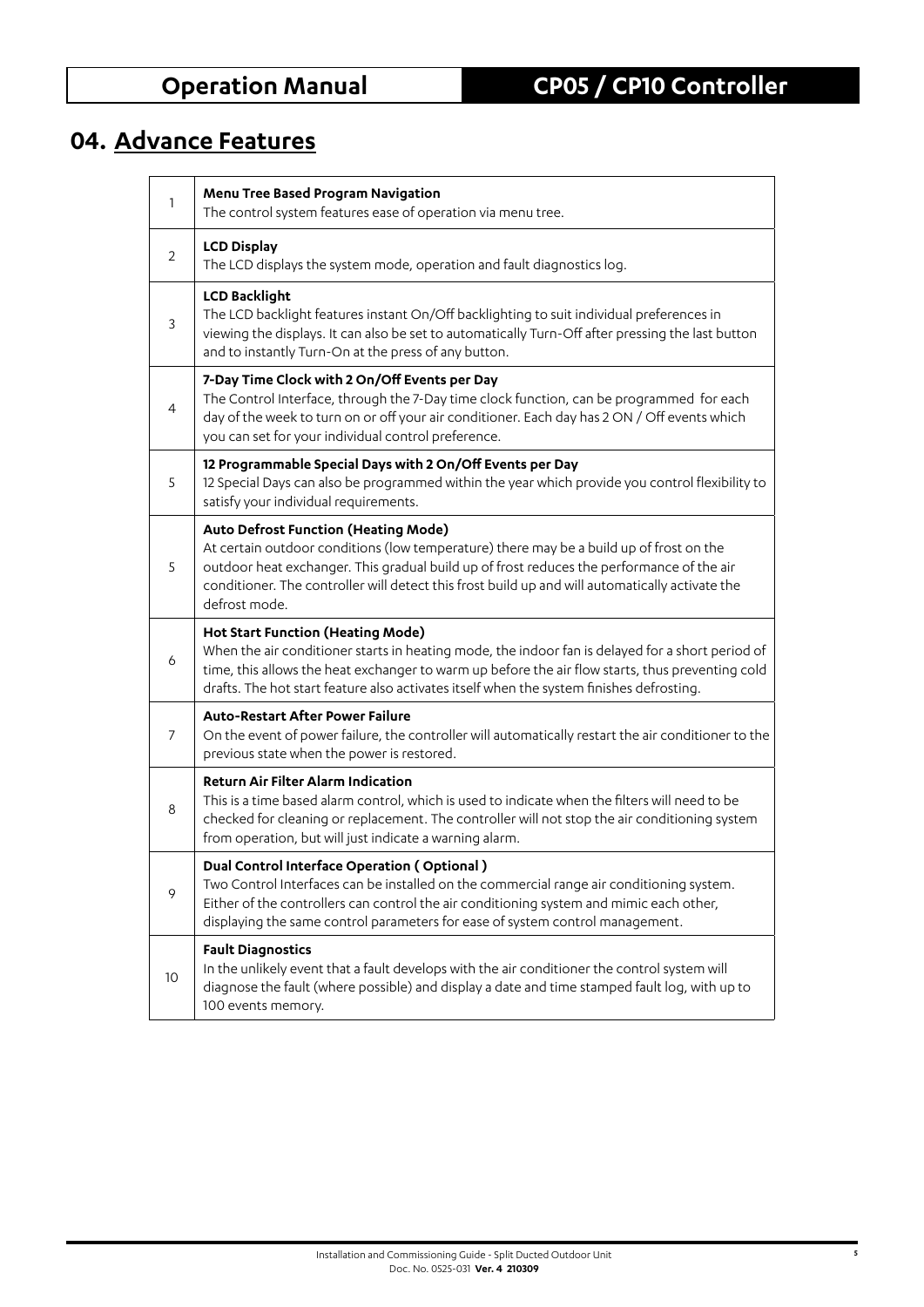## **05. Control Interface Functions**



### **<sup>1</sup> LCD Display**

Displays the setting and operation conditions (see menu page for details).

**<sup>2</sup> Alarm / Reset Button** Alarm Indication and Reset Button.

#### **<sup>3</sup> Program Button**

To bring-up programming Main Menu screen. (Display will revert back to default screen after 5 minutes idle time at any stage of programming).

#### **<sup>4</sup> ESC Button**

To exit programming menu.

- **<sup>5</sup> Scroll Up / Increment Button** To scroll up from existing menu or to increase setting parameter.
- **<sup>6</sup> Enter Button** To lock the selected menu or to enter set parameters.

#### **<sup>7</sup> Scroll Down / Decrement Button** To scroll down from existing menu or to decrease setting parameter.

#### **System Default Screen**



#### **NOTES**

**CP05** and **CP10** are two identical control interfaces with the same display and functions. The only differences are the interface buttons and front case appearances. **CP05 is supplied as standard**, while **CP10 is supplied as optional** control interface for commercial range air conditioning systems. This manual covers operations applicable to both control interfaces, however CP05 control interface features are shown for ease of illustrations.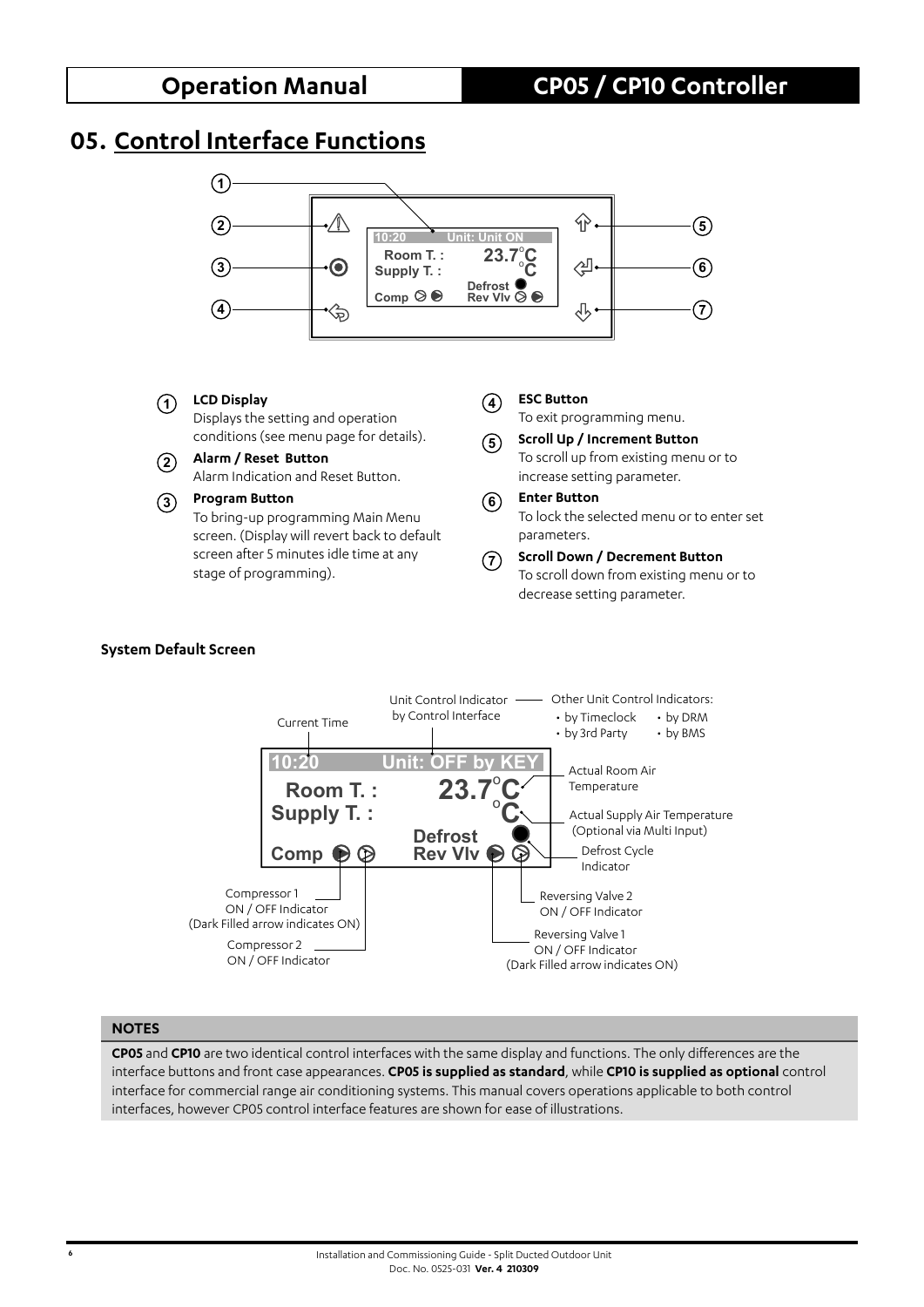#### **POWER-UP (INITIALIZATION DISPLAYS | COMPRESSORS AND REVERSING**

When the control interface is powered ON for the first time, The display will be blank for 5 - 10 seconds

ActronAir logo will then be displayed for the next 5 - 10 seconds



System Screen (default) provides an overview of system status, showing the Room Temperature, Supply Temperature, Compressors, Reversing Valves ON/OFF status and System Defrost indicator.

# **VALVE STATUS INDICATIONS**

#### **Display Progression Display Progression**



Both Compressors and Reversing Valves are Off, as indicated by clear triangles



Compressor 1 and Reversing Valve 1 are On. (System in Heat Mode), first triangles are darkened



Compressors 1 and 2 and Reversing Valves 1 and 2 are On. (Systems are in Heat Mode), all triangles are darkened

#### **NOTES**

Displays for two compressors and reversing valves are shown above for illustration purposes only. The number of compressors / reversing valves displayed will depend on the air conditioning system model.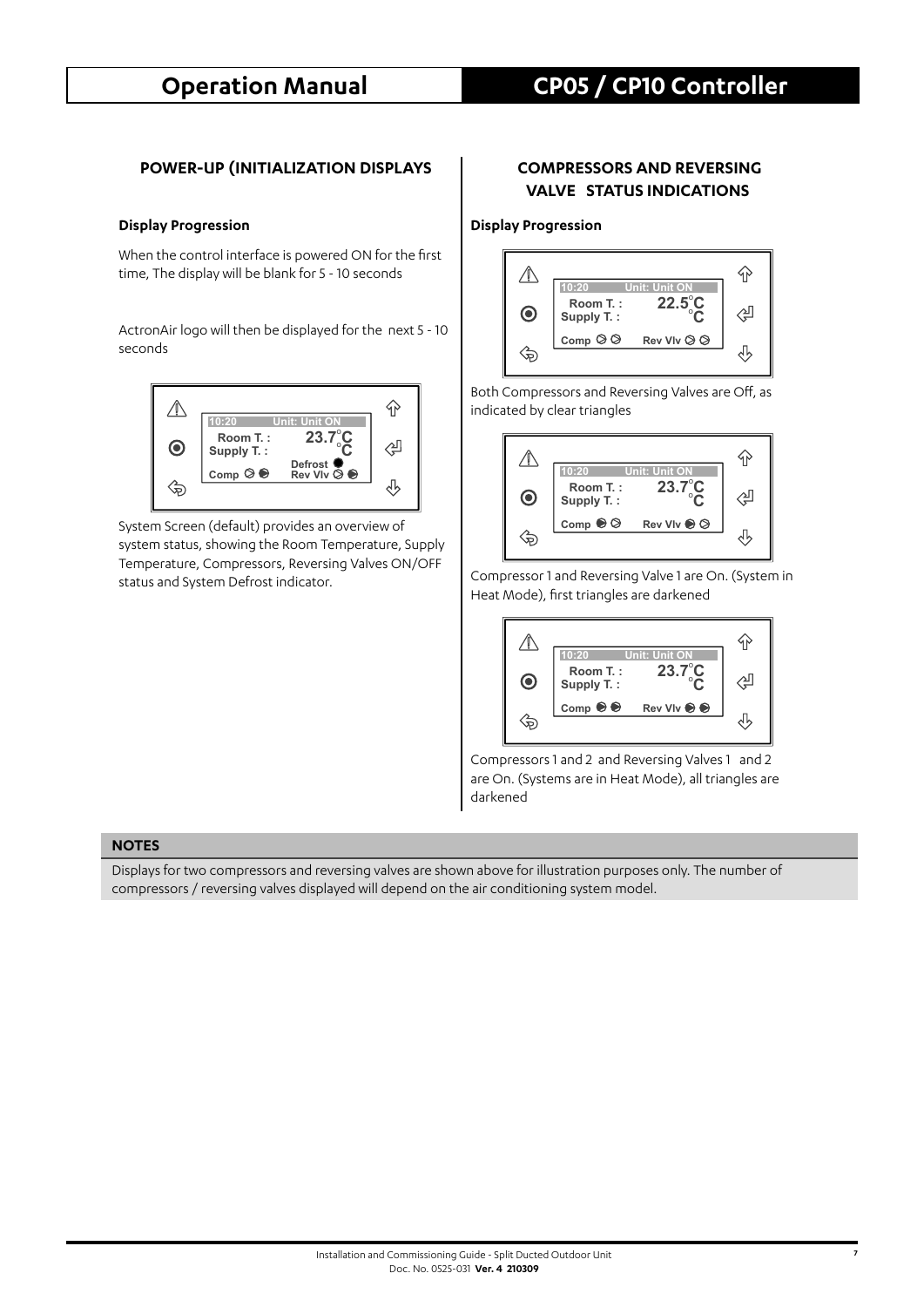| 1            | 10:20<br><b>Unit: Unit ON1</b><br>$23.7^{\circ}$<br>Room T.:<br>Supply T.:<br>Comp $\odot$<br>Rev VIv <b>→</b>                                 | Normal Heating<br>Operation     | 1                       | 10:26<br><b>Unit: Unit ON</b><br>Room T.:<br>23<br>Supply T.:<br>Comp $\odot$<br>Rev VIv <b>O</b>                     | Normal Heating<br>Operation     |
|--------------|------------------------------------------------------------------------------------------------------------------------------------------------|---------------------------------|-------------------------|-----------------------------------------------------------------------------------------------------------------------|---------------------------------|
| $\mathbf{2}$ | 10:21<br>Unit: Unit ON<br>$23.7^\circ \text{C}$<br>Room T.:<br>Supply T.:<br>Defrost <sup>Q</sup><br>Comp $\odot$                              | Call for Defrost<br>System 1    | $\overline{\mathbf{2}}$ | 10:27<br>Unit: Unit Ol<br>Room T.:<br>$23.7^{\circ}$<br>č<br>Supply T.:<br>Defrost<br>Comp $\odot$                    | Call for Defrost<br>System 2    |
| 3            | 10:22<br><b>Unit: Unit ON</b><br>Room T.:<br>$23.7^\circ$ C<br>Supply T.:<br>Defrost <sup>(</sup><br>Comp $\odot \bigcirc$<br>Rev VIv <b>→</b> | Comp. 1 Off                     | 3                       | 10:27<br><b>Unit: Unit ON</b><br>Room T.:<br>23.7<br>Supply T.:<br>Defrost<br>Comp $\odot$<br>Rev VIv <b>→</b>        | Comp. 2 Off                     |
| 4            | 10:22<br><b>Unit: Unit ON</b><br>$23.7^\circ$ C<br>Room T.:<br>Supply T.:<br>Defrost <sup>(</sup><br>Rev VIv $\odot$ $\odot$<br>Comp $\otimes$ | Comp. 1 and<br>Rev. Valve 1 Off | 4                       | 10:27<br><b>Unit: Unit O</b><br>23.7<br>Room T.:<br>Supply T.:<br>Defrost<br>Rev VIv <b>→</b><br>Comp $\odot$         | Comp. 2 and<br>Rev. Valve 2 Off |
| 5            | <b>Unit: Unit ON</b><br>10:22<br>Room T.:<br>$23.7^\circ$ C<br>Supply T.:<br>Defrost <sup>®</sup><br>Comp $\odot$<br>Rev VIv ◎ ●               | Comp.1On<br>Rev. Valve 1 Off    | 5                       | 10:28<br><b>Unit: Unit</b><br>Room T.:<br>$23.7^{\circ}$<br>Supply T.:<br>Defrost<br>Comp $\odot$<br>Rev VIv <b>→</b> | Comp. 2 On<br>Rev. Valve 2 Off  |
| 6            | 10:23<br>Unit: Unit ON<br>$23.7^{\circ}$ C<br>Room T.:<br>Supply T.:<br>Comp $\odot$ $\odot$<br>Rev VIv $\otimes$ $\otimes$                    | Defrost Complete                | 6                       | 10:28<br><b>Unit: Unit ON</b><br>Room T.:<br>23.7°C<br>Supply T.:<br>Comp $\odot$<br>Rev VIv $\odot$                  | Defrost Complete                |
| 7            | 10:23<br><b>Unit: Unit ON</b><br>Room T.:<br>$23.7^\circ$ C<br>Supply T.:<br>Comp $\odot$ $\odot$<br>Rev VIv $\otimes$                         | Comp. 1 and<br>Rev. Valve 1 Off | 7                       | 10:29<br><b>Unit: Unit O</b><br>Room T.:<br>23.7°C<br>Supply T.:<br>Comp $\odot$<br>Rev VIv <b>→</b>                  | Comp. 2 and<br>Rev. Valve 2 Off |
| 8            | 10:23<br>Unit: Unit ON<br>$23.7^\circ_{\circ}$<br>Room T.:<br>Supply T.:<br>Comp $\otimes$<br><b>Rev VIv ● ●</b>                               | Comp. 1 Off<br>Rev. Valve 1 On  | 8                       | 10:29<br>Unit: Unit Of<br>$23.7^\circ\text{C}$<br>Room T.:<br>Supply T.:<br>Comp $\odot$<br>Rev VIv ● ●               | Comp. 2 Off<br>Rev. Valve 2 On  |
| 9            | 10:26<br><b>Unit: Unit ON</b><br>$23.7^\circ\text{C}$<br>Room T.:<br>Supply T.:<br>Comp $\odot \odot$                                          | Normal Heating<br>Operation     | 9                       | 10:32<br><b>Unit: Unit ON</b><br>$23.7^\circ \text{C}$<br>Room T.:<br>Supply T.:<br>Comp $\odot$<br>Rev VIv ● ●       | Normal Heating<br>Operation     |

## **Compressor 1 Defrost Operation Compressor 2 Defrost Operation**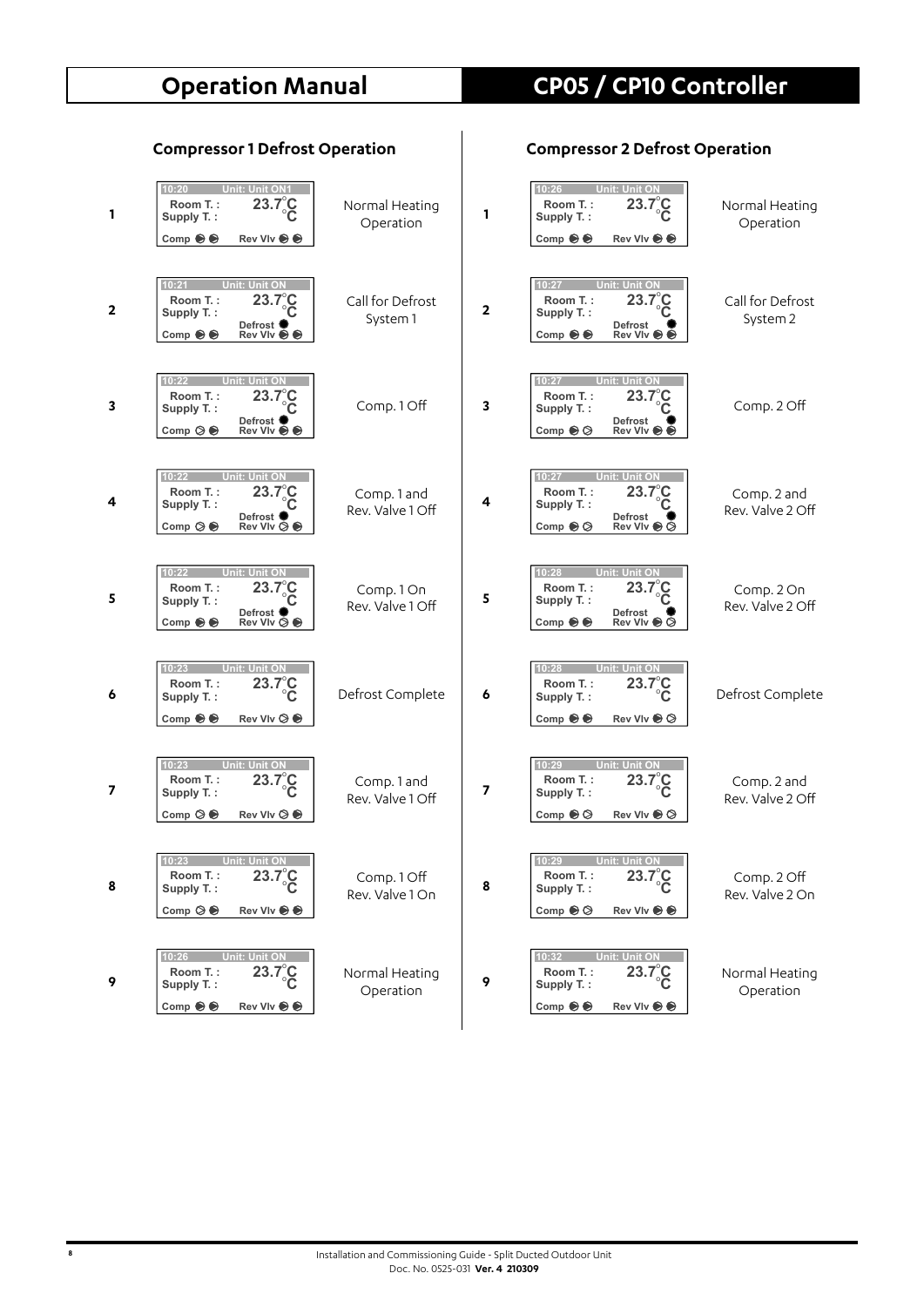## **06. Menu Tree**

#### **CONSUMER / END USER MEN**



**Note:** To scroll Up or Down from existing menu, press  $\oint$  or  $\oint$  **Button**.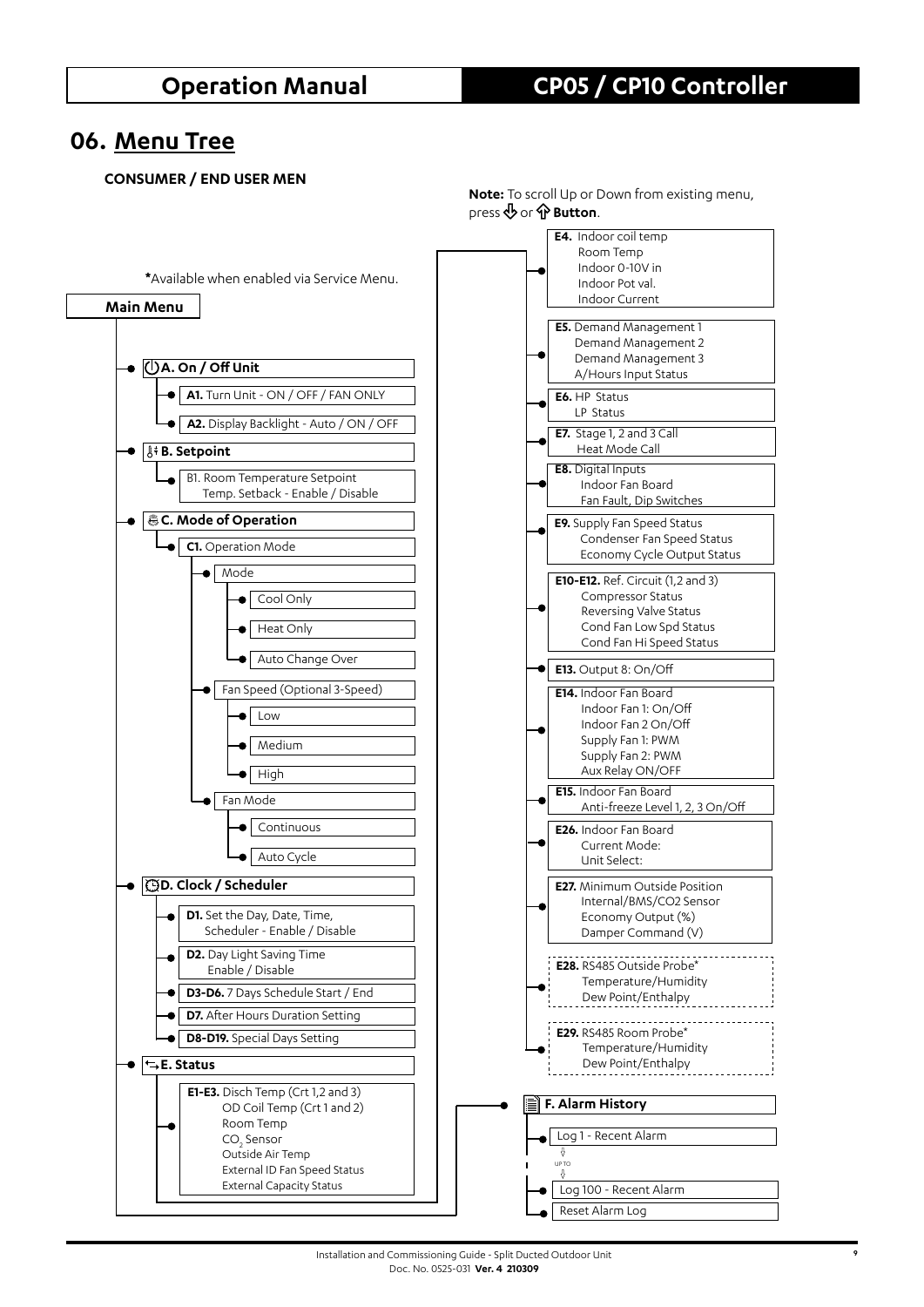## **07. Sub Menu Level Descriptions**

### **A. On/Off Unit Sub-Menu**

Menu screen to Turn ON / OFF the unit.



#### **B. Setpoint Sub-Menu**

Menu screen to set the setpoint temperature / setback temperature.



### **C. Mode of Operation Sub-Menu**

Menu screen for selection of COOL, HEAT or AUTO CHANGEOVER operation.



### **D. Clock/Scheduler Sub-Menu**

Menu screen to set the date and time.



#### **E. Status Sub-Menu**

Read only Menu screen to view the unit running conditions, such as Room Air temperature, Fan Speed, Outside temperature, LP/HP, Discharge Temperature, OD Fan Speed, etc...



### **F. Alarm History Sub-Menu Level**

Read only Menu screen that indicates the alarm history



### **NOTE**

Only up to level 6 covered by this manual are accessible by the end user.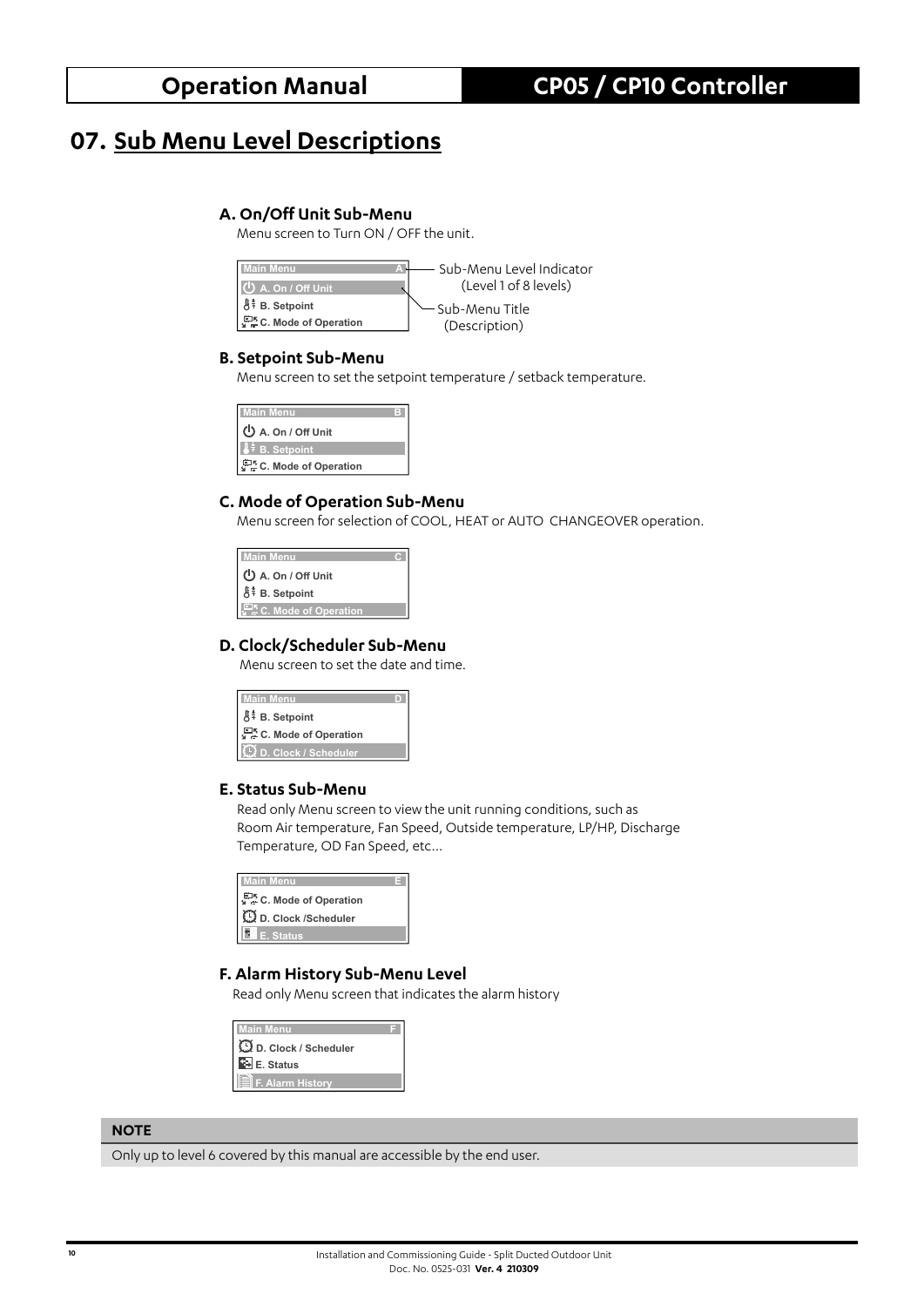## **08. Turn On /Off**



- 1. Press **Button** to get into the Main Menu. Display will show Main Menu and highlighted Sub-Menu **A1. On / Off Unit**.
- 2. Press **Button** to enter Sub-Menu **A1. On / Off Unit**. Display will show the On/Off Unit page with switch symbol pointing towards **OFF** position, indicating the unit is Turned-Off. (Symbol will be pointing towards **ON** position when the unit is Turned-ON or **FAN ONLY** when the unit is running in **FAN ONLY** mode.

### **TO TURN-ON THE UNIT**

- 3. Press  $\mathcal{P}$  **Button**, the cursor will appear and start blinking near ON.
- 4. Press  $\hat{\Phi}$  or  $\hat{\Phi}$  **Button** to select switch **ON** position. Display will show the On/Off Unit page with switch symbol pointing towards ON and the cursor will still be blinking.
- 5. Press  $\mathcal{P}$  (Enter) **Button** to Turn-On the unit. The cursor will disappear and the unit will Turn-On.

### **TO TURN-OFF THE UNIT / SELECT FAN ONLY MODE**

- 6. Repeat Steps 1 and 2, then press **Button**, cursor will appear and start blinking near **ON**.
- 7. Press  $\Phi$  or  $\hat{\mathbf{r}}$  **Button** to select switch **OFF** or **FAN** ONLY position. Display will show the On/Off Unit page with switch symbol pointing towards OFF or FAN ONLY and the cursor will still be blinking.
- 8. Press  $\infty$  **Button** to Turn-Off the unit or switch to the FAN ONLY mode. The cursor will disappear and the unit will Turn-Off or switch to **FAN ONLY** mode.

### **TO RETURN TO THE MAIN MENU**

9. Press  $\hat{\infty}$  (Escape / Return) **Button** twice to return to the Main Menu. Otherwise press  $\circledcirc$  **Button**.

### **Display Progression**

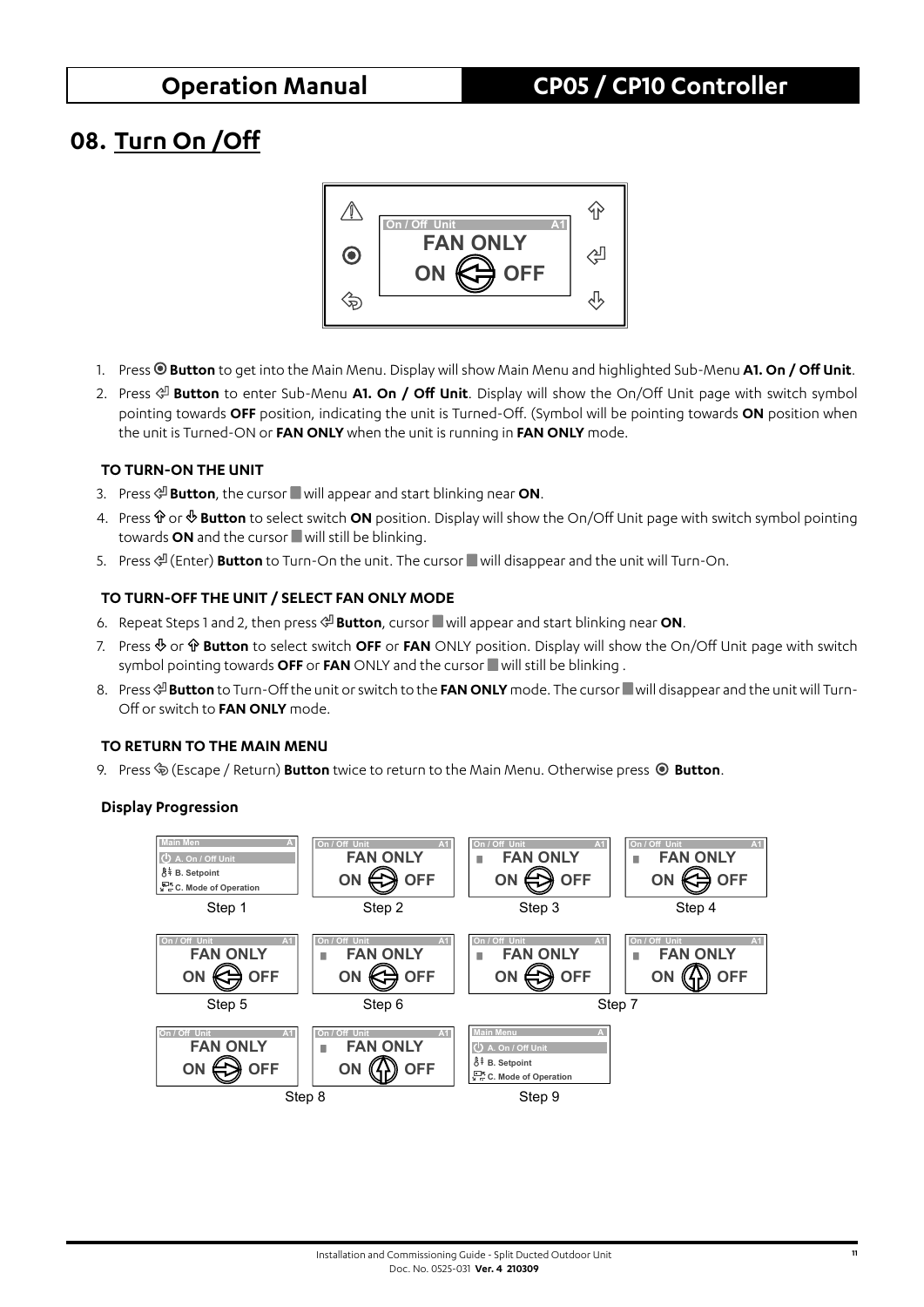## **09. Backlight**



- 1. Press **Button** to get into the Main Menu. Display will show Main Menu and highlighted Sub-Menu **A. On / Off Unit**.
- 2. Press **Button** to enter Sub-Menu **A. On / Off Unit**.
- 3. Press  $\hat{\Phi}$  or  $\Phi$  **Button** to get into the **Display Backlight** sub-level menu.
- 4. Press **Button** to select the **Display Backlight** page and the cursor will appear on the first letter of the current display backlight setting.
- 5. Press  $\hat{\mathbf{T}}$  or  $\hat{\mathbf{\Phi}}$  **Button** to select the backlight setting from either **AUTO**, ON or OFF.
- 6. Press  $\circ \mathbb{B}$  **Button** to lock-in the selected display backlight setting and the cursor will disappear. The backlight will immediately Turn ON / OFF, depending on the selected mode.

### **NOTES**

On **AUTO** mode, the Backlight will Turn Off in 5 minutes after the last button is pressed. Backlight will instantly Turn ON / OFF when either of the mode is selected.

### **TO RETURN TO THE MAIN MENU**

7. Press (Escape / Return) **Button** twice to return to the Main Menu. Otherwise press **Button**.



#### **12** Installation and Commissioning Guide - Split Ducted Outdoor Unit Doc. No. 0525-031 **Ver. 4 210309**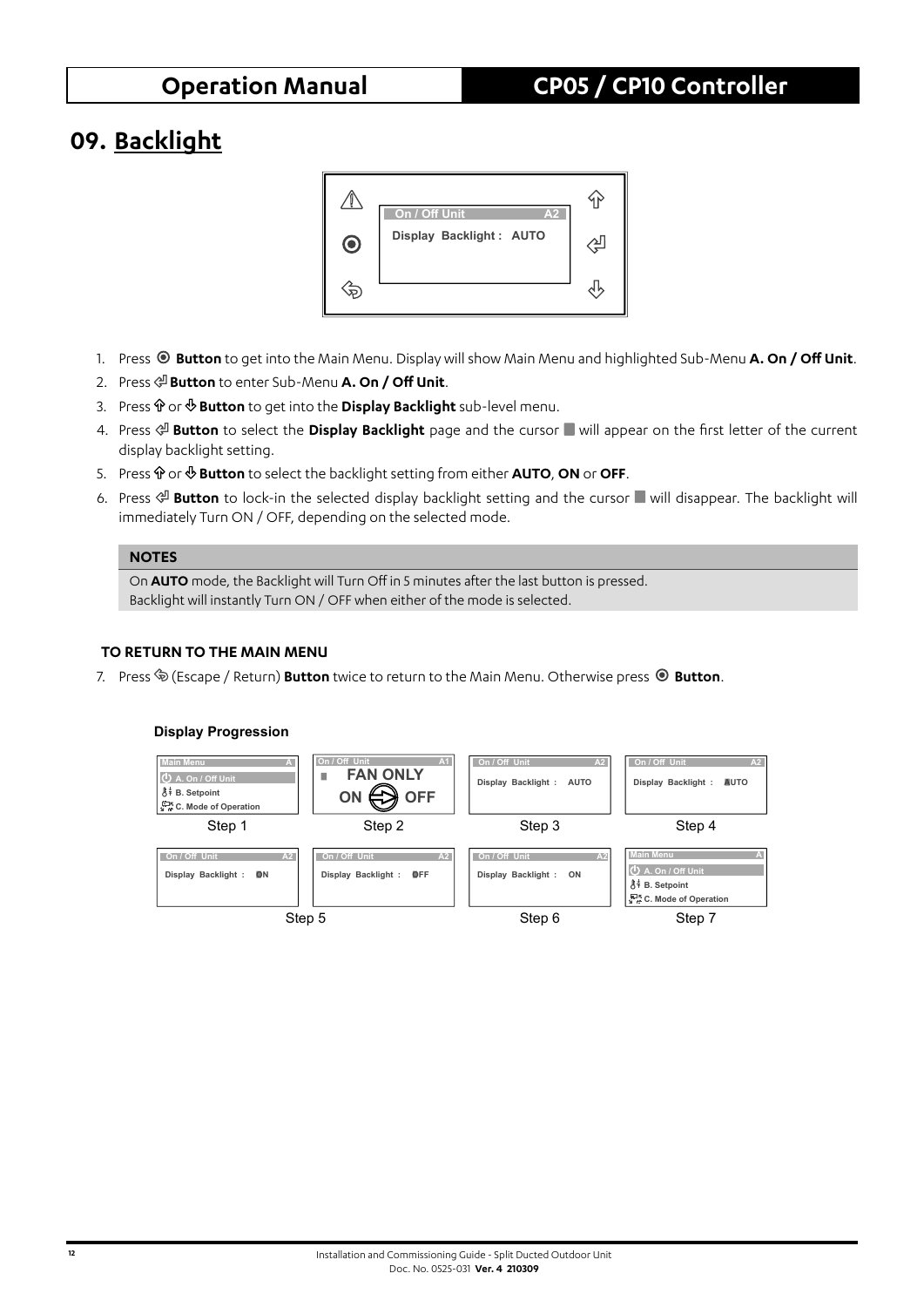## **10. Setting Room Temperature Setpoint**



- 1. Press **Button** to get into the Main Menu. Display will show Main Menu and highlighted Sub-Menu A. On / Off Unit.
- 2. Press **Button** to scroll down to B. Setpoint sub-menu.
- 3. Press **Button** to enter B. Setpoint sub-menu. Room setpoint (room set point temperature) screen will appear.
- 4. Press  $\mathcal{L}$  **Button** cursor will appear and blink next to the setpoint temperature.
- 5. Press  $\Phi$  or  $\hat{\Phi}$  **Button** to change room temperature setting.

#### **NOTES**

Temperature setpoint can be changed with an incremental/decremental value of 0.1°C.

6. Press **Button** to lock-in your desired room set point temperature. The cursor will disappear and the new room setpoint temperature will be displayed.

#### **TO RETURN TO THE MAIN MENU**

Step 7

7. Keep pressing (Escape / Return) **Button** until you get to the Main Menu screen. Otherwise press **Button**.

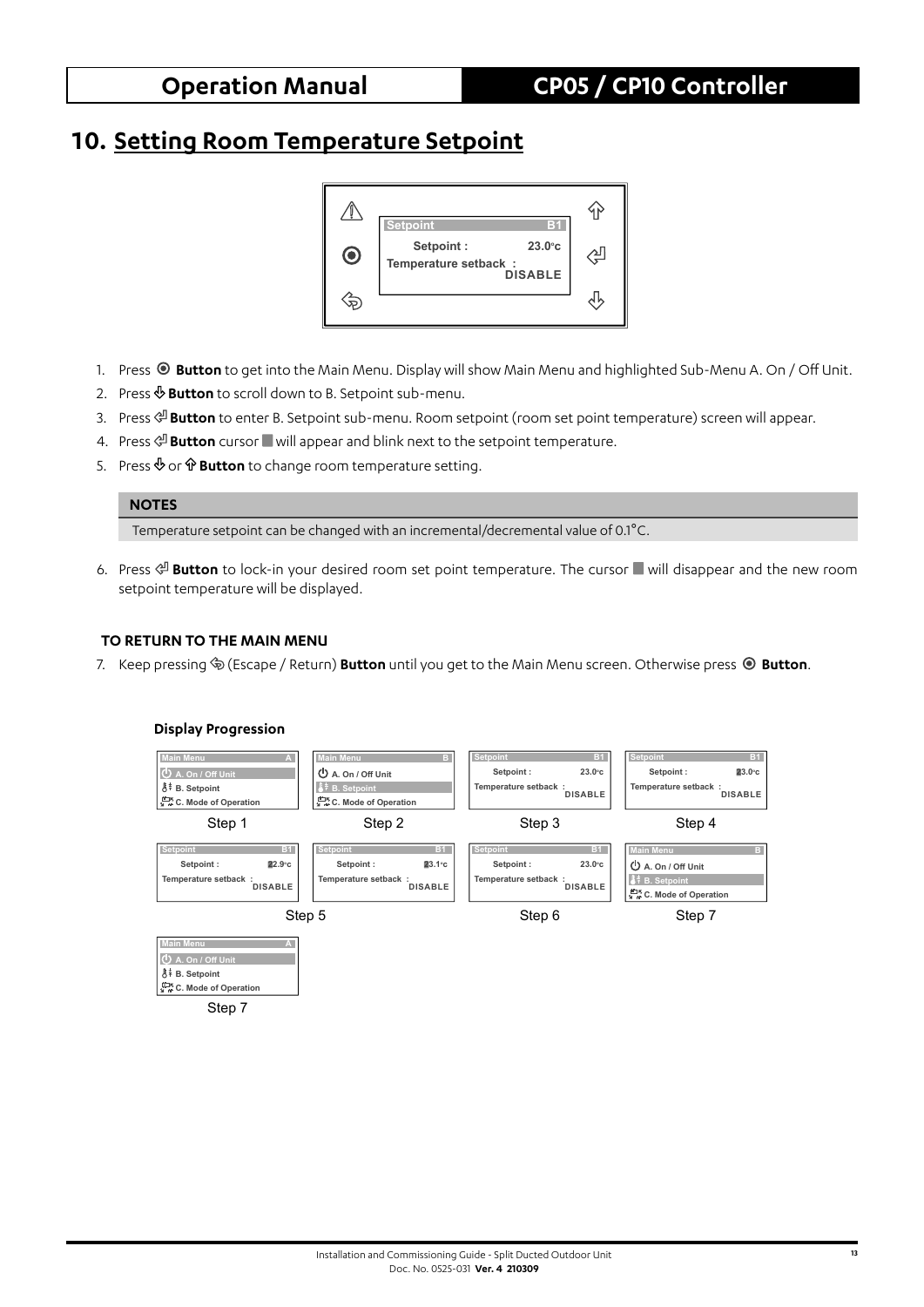## **11. Setting The Temperature Setback**



- 1. Press **Button** to get into the Main Menu. Display will show Main Menu and highlighted Sub-Menu **A. On / Off Unit.**
- 2. Press **Button** to scroll down to **B. Setpoint** sub-menu.
- 3. Press **Button** to enter **B. Setpoint** sub-menu. Room setpoint (room set point temperature and temperature setback) screen will appear.
- 4. Press  $\mathcal{P}$  **Button** twice and the cursor will appear and blink next to temperature setback **DISABLE** prompt.
- 5. Press  $\Phi$  or  $\hat{\mathbf{P}}$  **Button** to change the temperature setback prompt from **DISABLE** to **ENABLE**.
- 6. Press  $\mathcal{P}$  **Button** to enable temperature setback function and the cursor will move next to the cooling temperature setback setting.
- 7. Press  $\Phi$  or  $\hat{\mathbf{v}}$  **Button** to change the cooling temperature setback setting.

#### **NOTES**

Temperature can be changed with an incremental/decremental value of 0.1°C. Cooling temperature setback can be selected between 26°C to 30°C.

8. Follow steps 6 and 7 above, to set the heating temperature setback.

#### **NOTE**

Heating temperature setback can be selected between 10°C to 20°C

#### **TO RETURN TO THE MAIN MENU**

9. Keep pressing (Escape / Return) **Button** until you get to the Main Menu screen. Otherwise press **Button**.

#### **Display Progression**

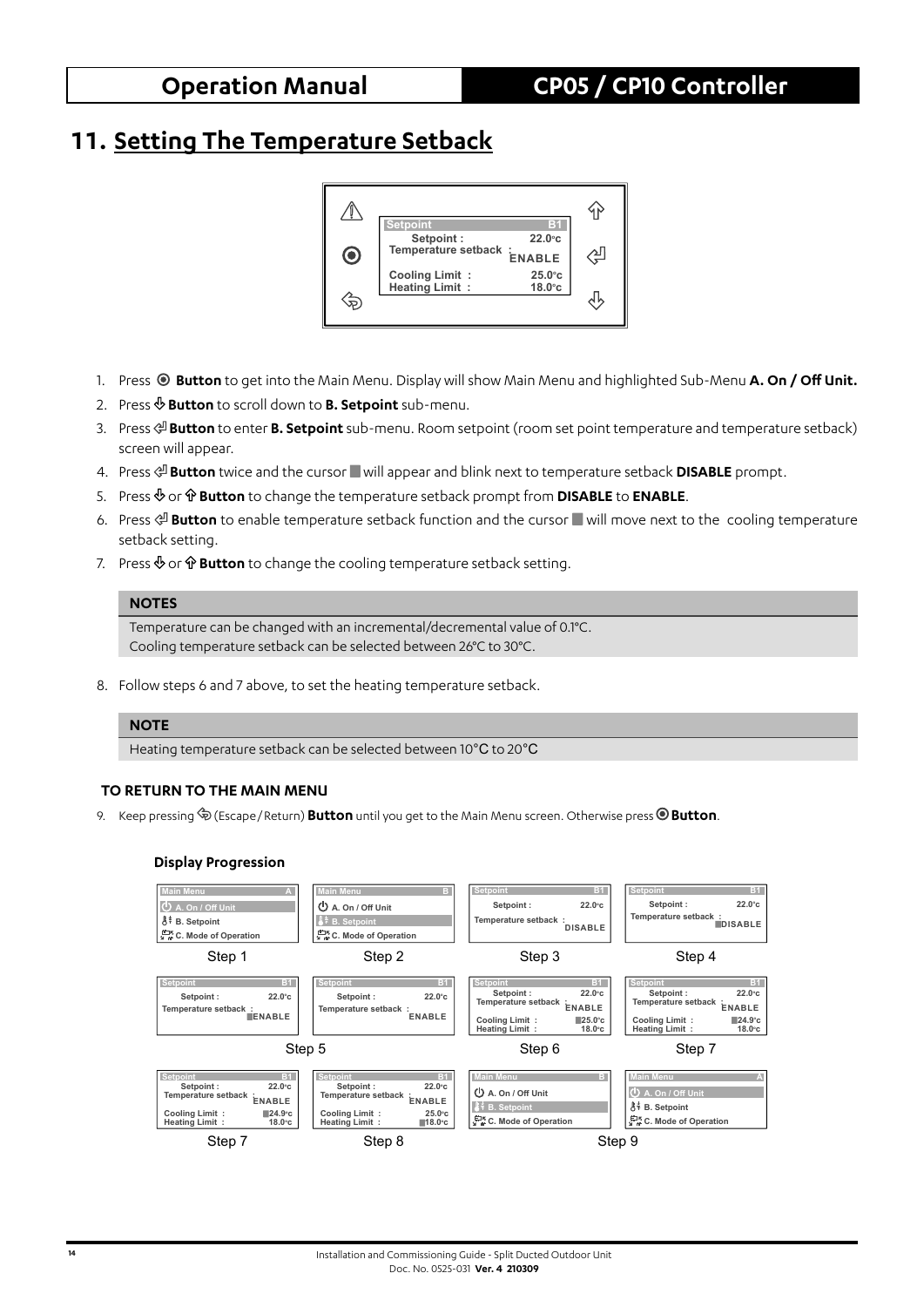## **12. Operation Mode**

### **CHANGING THE MODE OF OPERATION**



- 1. Press **Button** to get into the Main Menu. Display will show Main Menu and highlighted Sub-Menu **A. On / Off Unit**.
- 2. Press **Button** to scroll down to **C. Mode of Operation** sub-menu.
- 3. Press **Button** to go into **C. Mode of Operation** sub-menu. Display will change to Operation Mode and Fan Mode selection menu, showing the current Mode and Fan mode.

### **NOTE**

For Optional 3 Speed Fan Operation, Fan Speed will be shown and can be selected via the service menu (See Display Progression Step 3A below).

4. Press  $\circ \mathbb{P}$  **Button** to change the mode and the cursor will be blinking at the first letter of the current mode.

#### **TO SELECT COOL ONLY MODE** (from **HEAT ONLY** mode)

- 5. Press  $\&$  or  $\hat{\Phi}$  **Button** to scroll to **COOL ONLY** mode. Display will show **COOL ONLY** mode with the cursor still blinking.
- 6. Press **Button** to select **COOL ONLY** mode, the cursor will move to the next menu item indicating that the operation is now in **COOL ONLY** mode.

#### **NOTES**

- Mode of Operation menu will be locked for 3 min after changing mode as a safety time delay in order to prevent frequent mode changes.
- To select **HEAT ONLY** or **AUTO CHANGE OVER** mode, follow steps 4 to 6 above.

### **CHANGING THE FAN MODE**

- 7. Follow steps 1 to 4 above and then press **Button** to get into the **FAN** mode selection menu. The will be blinking at the first letter of the current **FAN** mode setting.
- 8. Press  $\Phi$  or  $\hat{\mathbf{T}}$  **Button** to select **AUTO CYCLE** or **CONTINUOUS FAN** mode.
- 9. Press **Button** to lock-in your desired **FAN** mode.

### **CHANGING THE FAN SPEED** (For 3 Speed Fan Operation, when applicable)

- 10. Follow steps 1 to 4 above and then press  $\circ^\text{II}$  **Button** to get into the Fan Speed selection menu. The will be blinking at the first letter of the current Fan Speed setting.
- 11. Press  $\Phi$  or  $\hat{\Phi}$  **Button** to select **LOW**, **MED** or **HIGH** fan speed.
- 12. Press  $\mathbb{P}^1$  **Button** to lock-in your desired Fan Speed.

### **TO RETURN TO THE MAIN MENU**

13. Keep pressing (Escape / Return) **Button** until you get to the Main Menu screen. Otherwise press **Button**.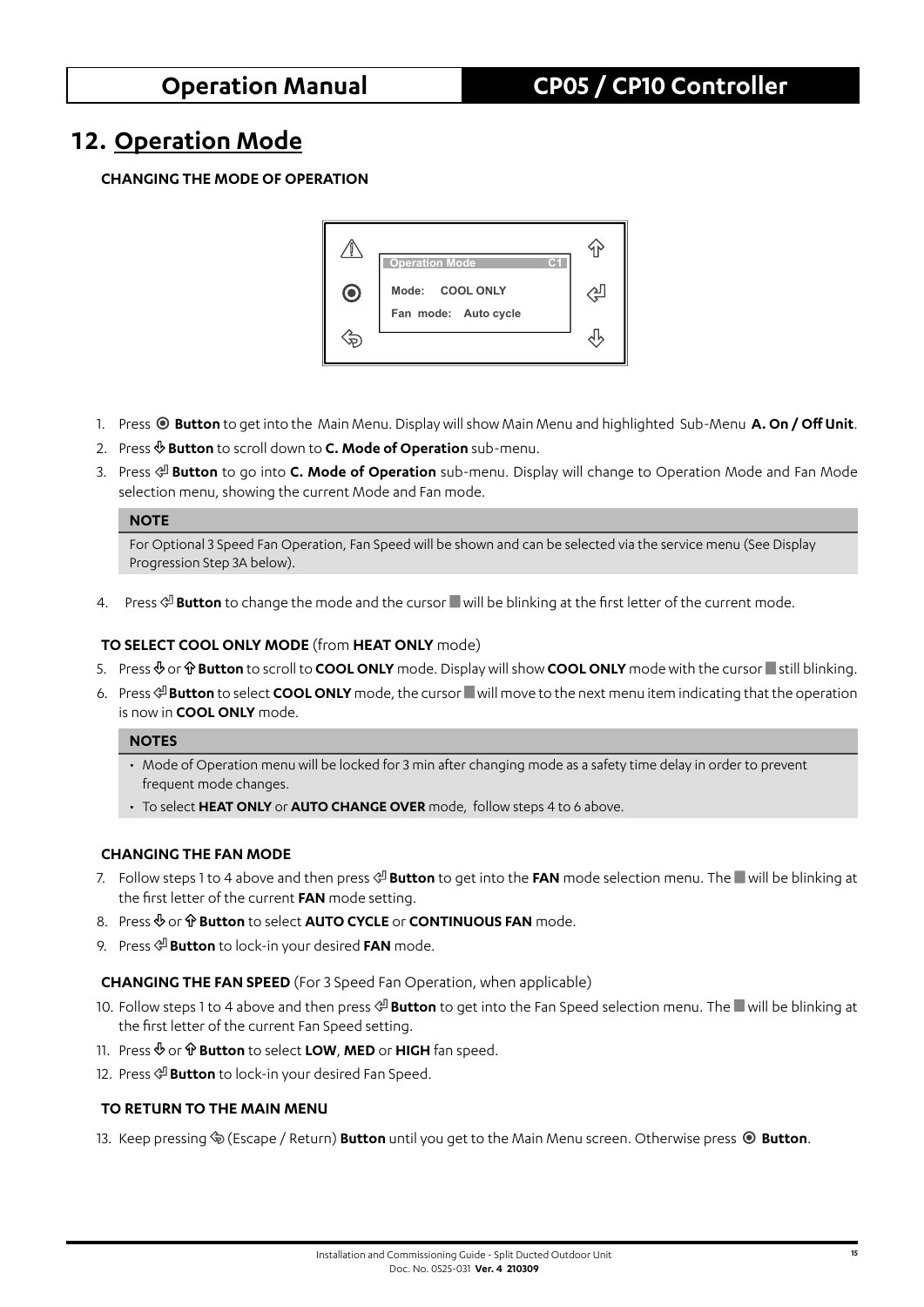#### **Display Progression**



\*For Optional 3 Speed Fan Operation, when applicable (See Display Progression Step 3A above).

## **13. Setting The Clock**



- 1. Press **Button** to get into the Main Menu. Display will show Main Menu and highlighted **A. On / Off Uni**t main menu.
- 2. Press **Button** to scroll down to **D. Clock / Scheduler** main menu.
- 3. Press **Button** to enter **D. Clock/ Scheduler** main menu. Display will show the Day, Date, Hour page and Enable Scheduler status.
- 4. Press  $\frac{d}{d}$  **Button** and the cursor will appear next to the date indicator and the corresponding day will be shown, i.e. Monday, 22/09/14 (22nd September 2014 ).
- 5. Press  $\Phi$  or  $\hat{\mathbf{w}}$  **Button** to change the date.

### **NOTE**

```
Day changes corresponding to the change in date as follows: 
Sunday, 21/09/14 (21st September 2014), 
Tuesday, 23/09/14 (23rd September 2014).
```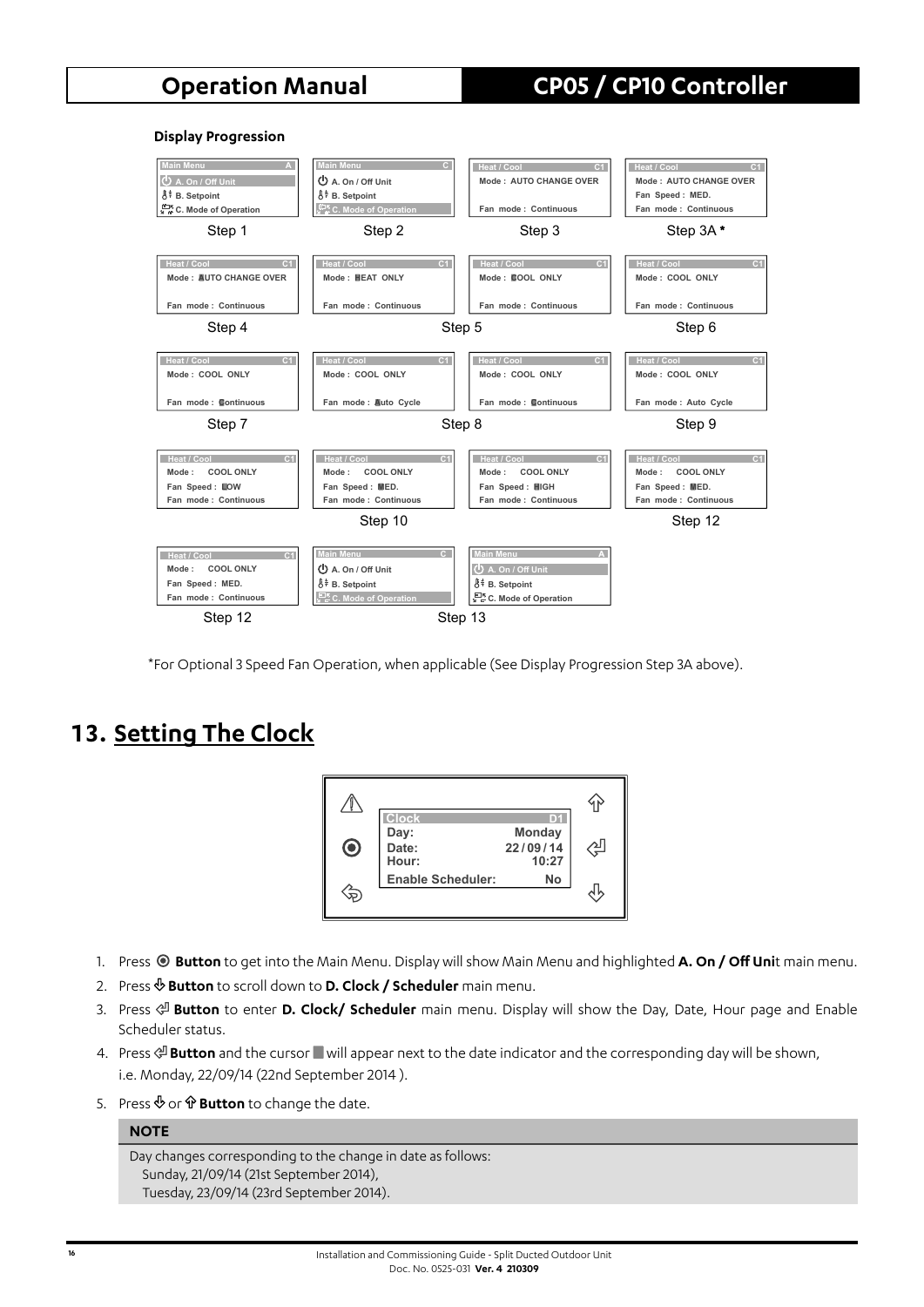- 6. Press **Button** to lock-in the Date and the cursor will move next to the month indicator.
- 7. Press  $\Phi$  or  $\hat{\Phi}$  **Button** to change the month.

#### **NOTE**

Day changes corresponding to the change in month as follows: Friday, 22/08/14 (22nd August 2014), Wednesday, 22/10/14 (22nd October 2014).

- 8. Press  $\mathcal{P}$  **Button** to lock-in the Month and the cursor will move next to the year date.
- 9. Press  $\Phi$  or  $\hat{\Phi}$  **Button** to change the year.

### **NOTE**

Day changes corresponding to the change in year as follows: Sunday, 22/09/13 (22nd September 2013), Tuesday, 22/09/15 (22nd September 2015).



- 10. Press  $\mathcal{P}$  **Button** to lock-in the Year and Date and the cursor will move next to the hour indicator.
- 11. Press  $\Phi$  or  $\hat{\mathbf{v}}$  **Button** to change the hour.
- 12. Press  $\frac{d}{dx}$  **Button** to lock-in the hour and the cursor will move next to the minute indicator.
- 13. Press  $\Phi$  or  $\hat{\mathbf{P}}$  **Button** to change the minute.
- 14. Press  $\mathcal{L}$  **Button** to lock-in the minute and the cursor will disappear.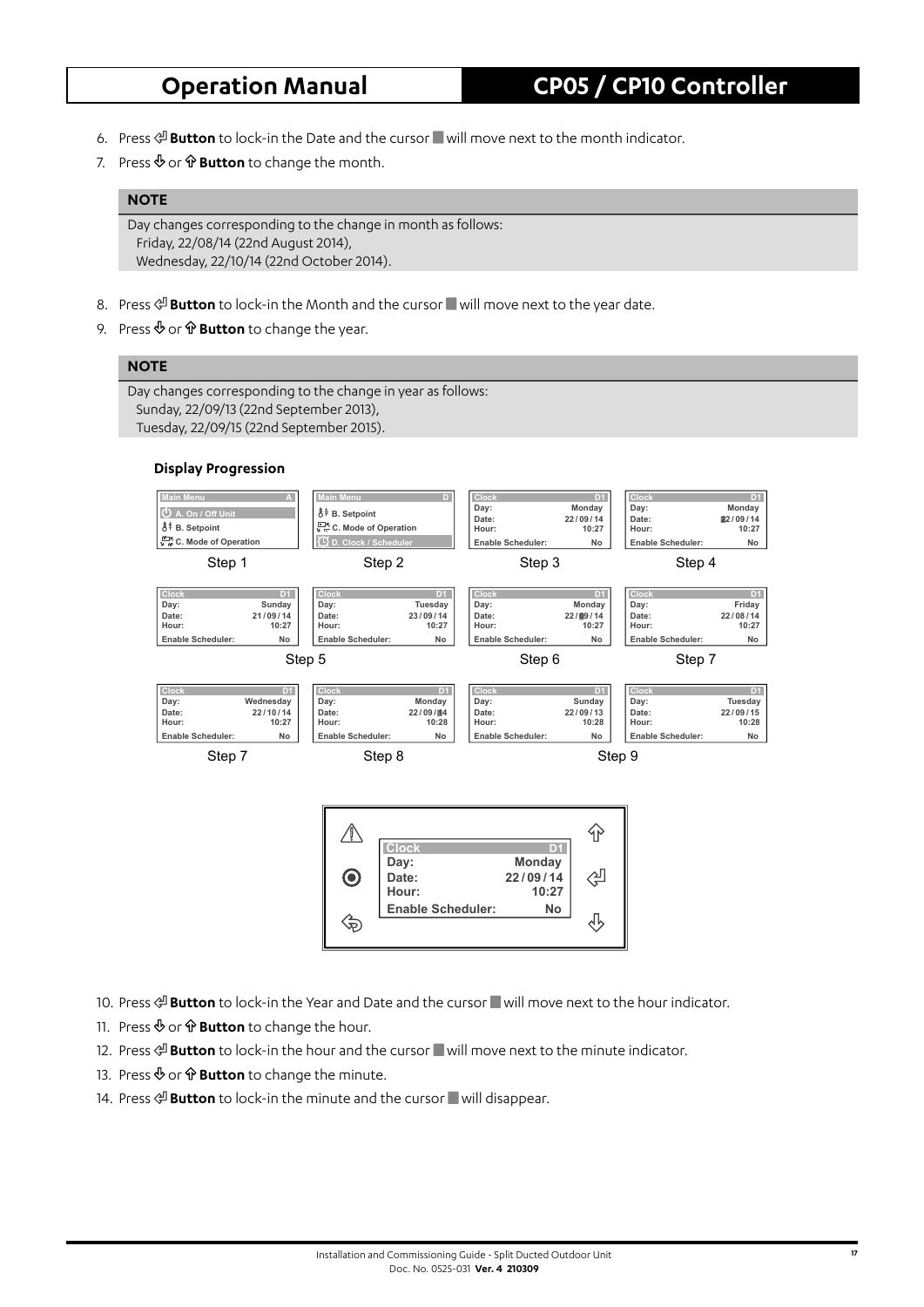### **TO RETURN TO THE MAIN MENU**

15. Keep pressing (Escape / Return) **Button** until you get to the Main Menu screen. Otherwise press **Button**.

#### **Display Progression**



#### **NOTE**

Use the  $\Phi$  or  $\hat{\mathbf{r}}$  **Button** to toggle on the **D. Clock / Scheduler** sub-menu functions.

## **14. Daylight Saving Time Enable**



- 1. From the main menu, scroll down to **D. Clock / Scheduler** menu following the procedures from Setting the Clock section.
- 2. Press  $\mathcal{L}$  **Button** to enter **D. Clock/ Scheduler** main menu.
- 3. Press **Button** to scroll down to **Daylight Saving Time** sub-menu.
- 4. Press  $\mathbb{P}^1$  **Button** to enter **Daylight Saving Time** sub-menu and the cursor will appear on **ENABLE** indicator. If the indicator shows **DISABLE**, press **Button** to change to **ENABLE**.
- 5. Press **Button** again to enable **Daylight Saving Time** mode and the cursor will move to the Transition time segment.
- 6. Press  $\Phi$  or  $\hat{\Phi}$  **Button** to select the number of minutes for transition into daylight saving time.

#### **NOTE**

The transition time can be set in 1 minute increment up to 60 minutes maximum.

- 7. Press  $\circledA$  Button to lock-in the selected length of transition time, i.e. 60min. The cursor will next move to the order of the week (First, Second, etc..) for the start of transition to occur.
- 8. Press  $\Phi$  or  $\hat{\Phi}$  **Button** to select the First, Second, Third, Fourth or Last for transition into daylight saving time, e.g. FIRST.
- 9. Press  $\circ \mathbb{B}$  **Button** to lock-in FIRST and the cursor will next move to the Day for the start of the transition to occur.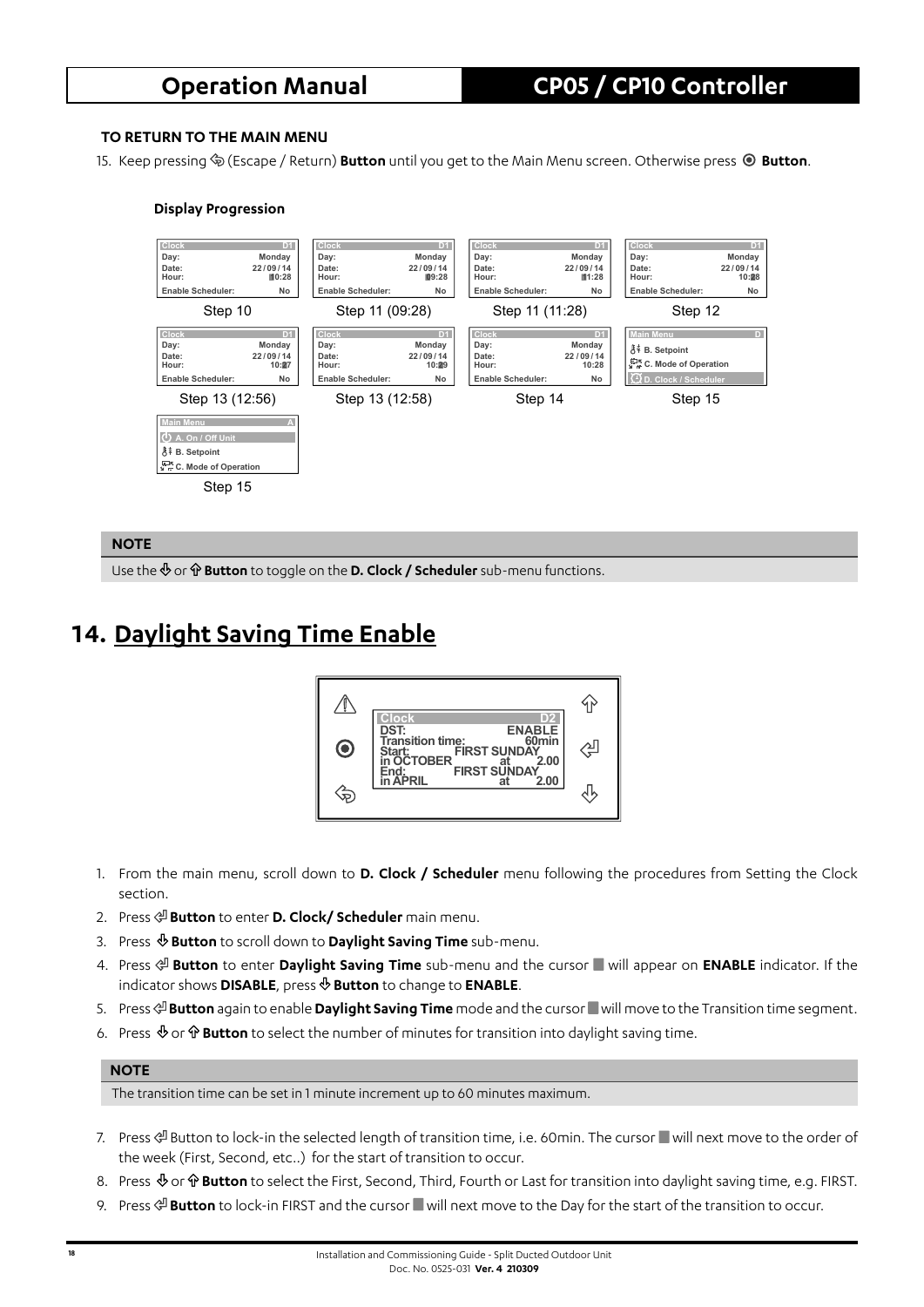#### **Display Progression**



- 10. Press  $\Phi$  or  $\hat{\mathbf{P}}$  **Button** to select the Day for transition into daylight saving time, e.g. SUNDAY.
- 11. Press  $\mathcal{P}$  **Button** to lock-in Sunday for the transition to occur, i.e. FIRST SUNDAY. The cursor will next move to the starting month selection segment.
- 12. Press  $\Phi$  or  $\hat{\Phi}$  **Button** to select the Month for transition into daylight saving time.
- 13. Press  $\circledast$  **Button** to lock-in the Month for transition to occur, i.e. October. The cursor will next move to the starting time selection segment.
- 14. Press  $\Phi$  or  $\hat{\mathbf{F}}$  **Button** to select the hour on Sunday for transition into daylight saving time.

#### **NOTE**

The time clock is in 24:00 format, i.e. 2:00 AM will be 2.00 and 8:00 PM will be 20.00.

- 15. Press  $\circ\!\!\mathbb{I}$  **Button** to lock-in the time on the FIRST SUNDAY for transition to occur, i.e. 2.00. The cursor will next move to the transition to end condition of **Daylight Saving Time**.
- 16. Repeat steps 8- 15 to set up the end of **Daylight Saving Time** parameters.
- 17. Press  $\mathcal{P}$  **Button** to enable the **Daylight Saving Time** and lock-in the parameters.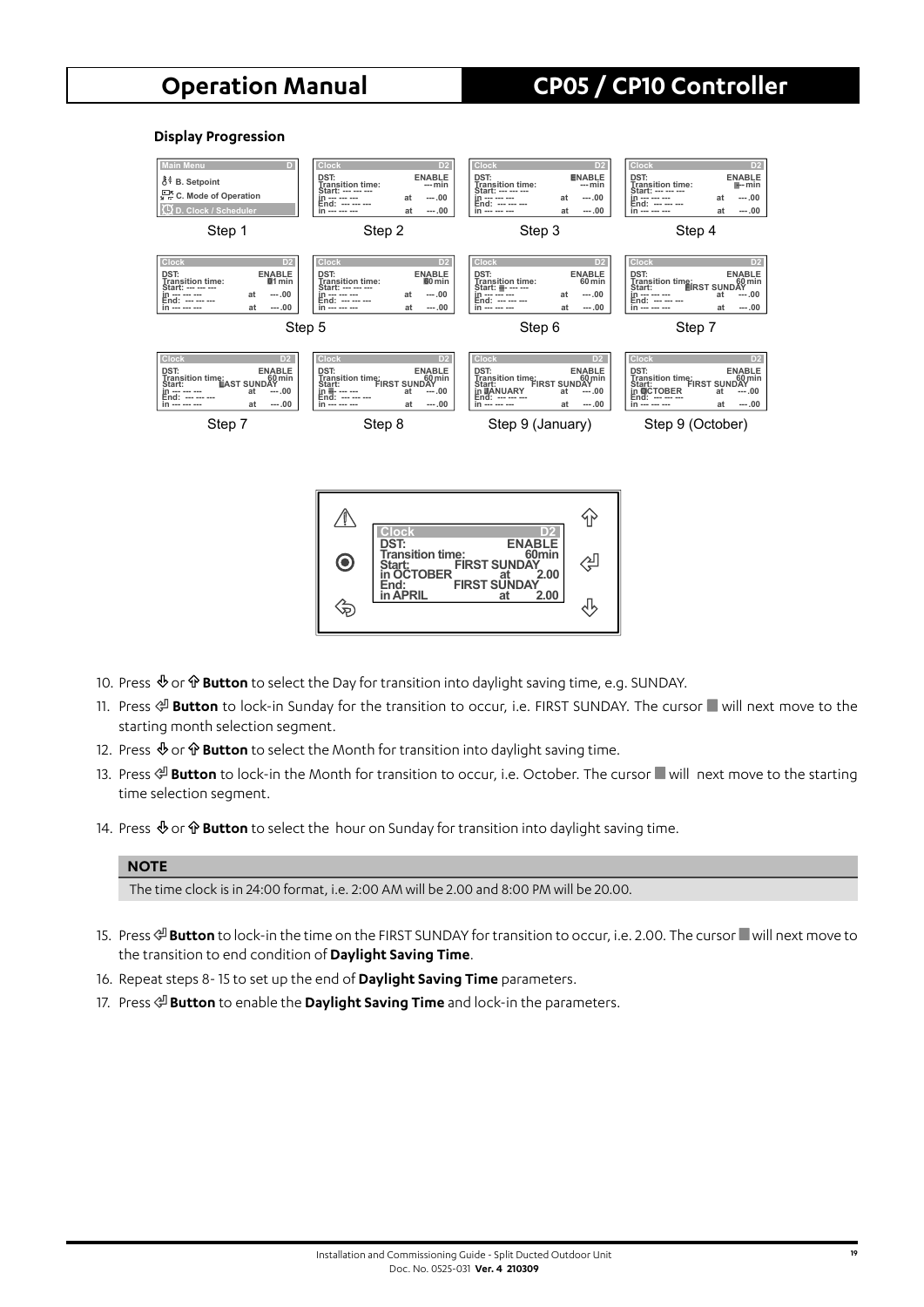#### **TO RETURN TO THE MAIN MENU**

18. Keep pressing (Escape / Return) **Button** until you get to the Main Menu screen. Otherwise press **Button**.

#### **Display Progression**



#### **NOTE**

Use the  $\Phi$  or  $\hat{\mathbf{v}}$  **Button** to toggle on the **D. Clock / Scheduler** sub-menu functions.

## **15. Daylight Saving Time Disable**



- 1. From the main menu, scroll down to **D. Clock / Scheduler** menu following the procedures from Setting the Clock section.
- 2. Press **Button** to enter **D. Clock / Scheduler** main menu.
- 3. Press **Button** to scroll down into **Daylight Saving Time** sub-menu.
- 4. Press **Button** to enter **Daylight Saving Time** sub-menu and the cursor will appear on **ENABLE** indicator.
- 5. Press  $\Phi$  or  $\hat{\mathbf{v}}$  **Button** to select the **DISABLE Daylight Saving Time** function.

#### **NOTE**

The segment will change from **ENABLE** to **DISABLE**.

6. Press **Button** to disable the **Daylight Saving Time** function. The cursor will disappear and the **DISABLE** sub-menu screen will be displayed.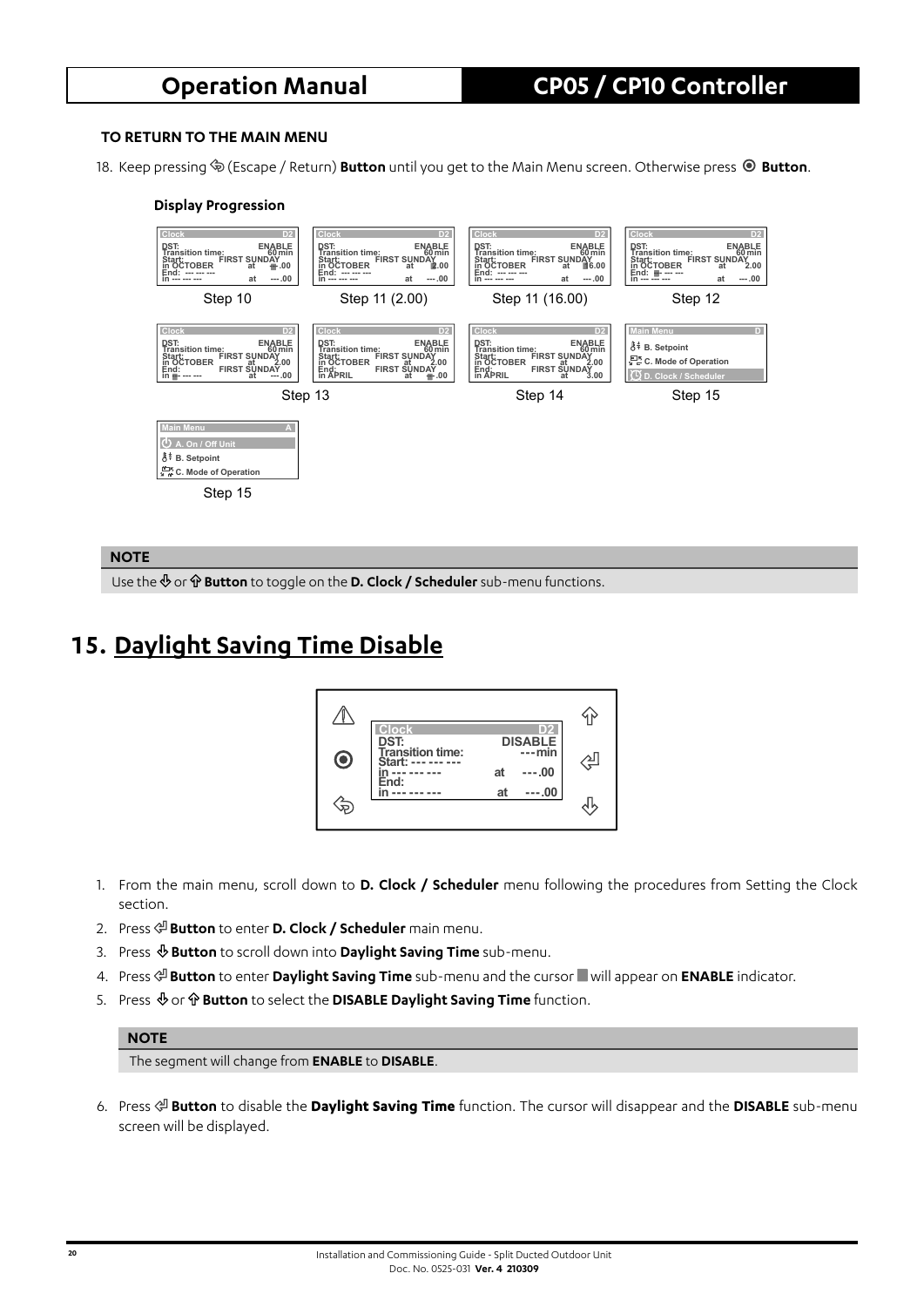#### **TO RETURN TO THE MAIN MENU**

7. Keep pressing (Escape / Return) **Button** until you get to the Main Menu screen. Otherwise press **Button**.

#### **Display Progression**



#### **NOTES**

- Use the  $\Phi$  or  $\hat{\Phi}$  **Button** to toggle on the **D. Clock / Scheduler** sub-menu functions.
- The programmed Day Light Saving Time parameters will be retained until next time Day Light Saving Time is enabled.

## **16. 7-Day Programming**

|           | <b>Clock</b>             | DИ                          |   |
|-----------|--------------------------|-----------------------------|---|
| $\bullet$ | Day:<br>Date:<br>Hour:   | Monday<br>22/09/14<br>10:28 | ∑ |
|           | <b>Enable Scheduler:</b> | Yes                         |   |

- 1. From the main menu, scroll down to **D. Clock / Scheduler** menu following the procedures from Setting the Clock section.
- 2. Press **Button** to enter **D. Clock/ Scheduler** main menu.
- 3. Press **Button** repeatedly until the cursor gets down to **Enable Scheduler** sub-menu.
- 4. Press  $\&$  or  $\hat{\mathbf{P}}$  **Button** to prompt Enable Scheduler, **Yes** will replace **No** in this sub-menu with the cursor flashing.
- 5. Press  $\mathcal{L}$  **Button** to enable the scheduler sub-menu, note the cursor will disappear.
- 6. Press **Button** to scroll down to **Clock Schedule D3** sub-menu.
- 7. Press  $\frac{d}{dx}$  **Button** to enter the **Clock Schedule D3** sub-menu and the cursor will appear on Monday Event 1 starting hour indicator.
- 8. Press  $\Phi$  or  $\hat{\mathbf{v}}$  **Button** to change the hour.

#### **NOTE**

The time clock is in 24:00 format, i.e. 6:00 AM will be 06:00 and 6:00 PM will be 18:00.

- 9. Press  $\mathcal{P}$  **Button** to lock-in the time and the cursor will move next to Event 1 starting minute indicator.
- 10. Press  $\Phi$  or  $\hat{\mathbf{v}}$  **Button** to change the minute.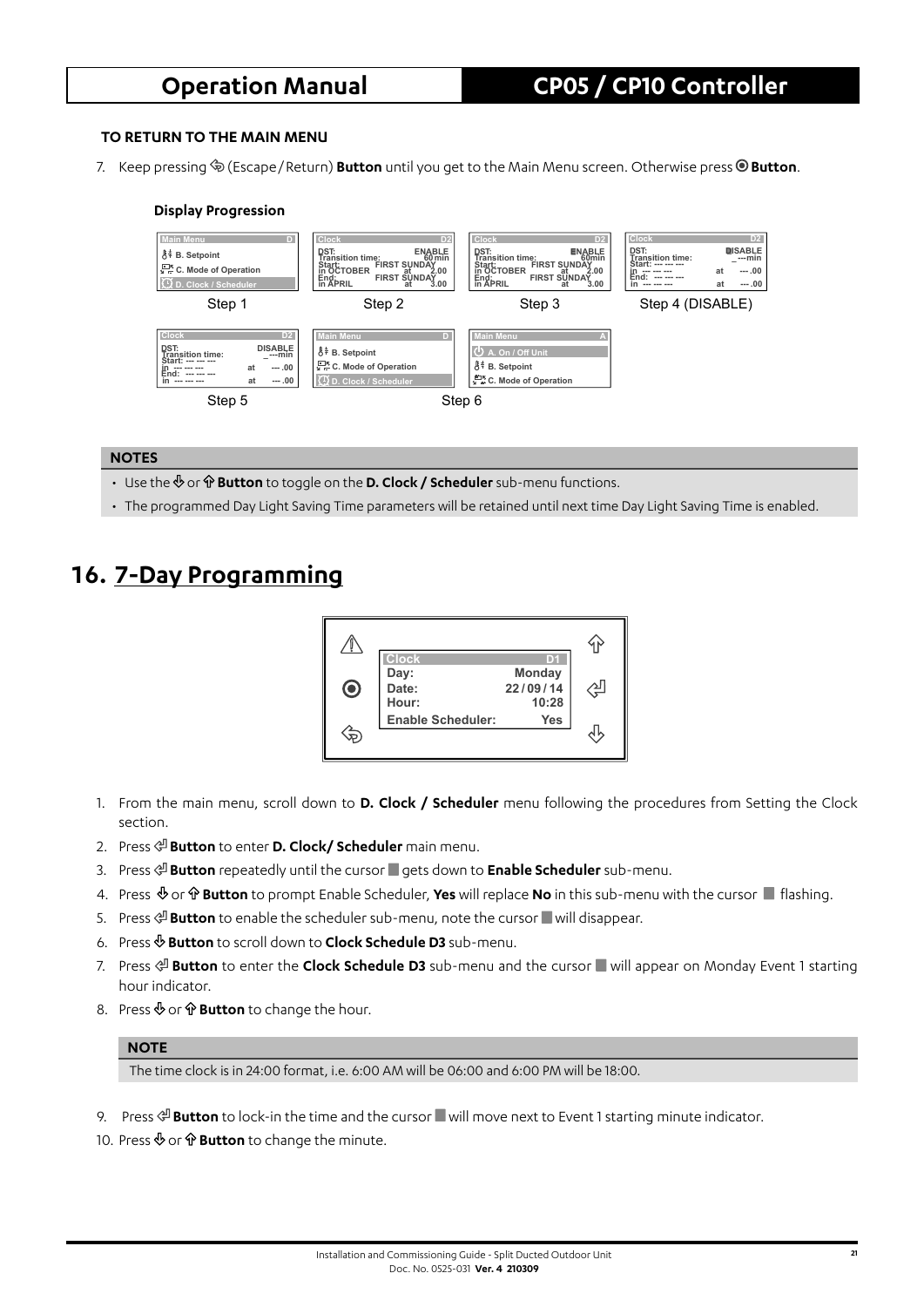#### **Display Progression**



11. Press **Button** to lock-in Monday Event 1 starting time, the cursor will now move to Monday Event 1 ending hour indicator.

**Example:** Monday starting time is set at 6:00 AM, i.e. 06:00.

12. Repeat steps 7- 10 to set up Monday Event 1 ending time and the cursor will next move to Monday Event 2 starting hour indicator.

**Example:** Monday ending time is set to 9:30 AM, i.e. 09:30.

13. Repeat steps 7- 11 to set up Monday Event 2 starting and ending time and the cursor will next move to Tuesday Event 1 starting hour indicator.

**Example:** Monday Event 2 starting and ending times are at 17:30 and 22:00, respectively.

14. Repeat steps 7- 12 to set up the succeeding days programming start and end times.

#### **NOTES**

- The scheduled program for each nominated day will be in operation every time each nominated day occurs during the year, i.e. the program for Monday will be repeated on every Monday, until the program is revised.
- The scheduled time may need to be synchronized with the daylight saving time.
- See daylight saving time set-up procedures.

#### **TO RETURN TO THE MAIN MENU**

15. Keep pressing (Escape / Return) **Button** until you get to the Main Menu screen. Otherwise press **Button**.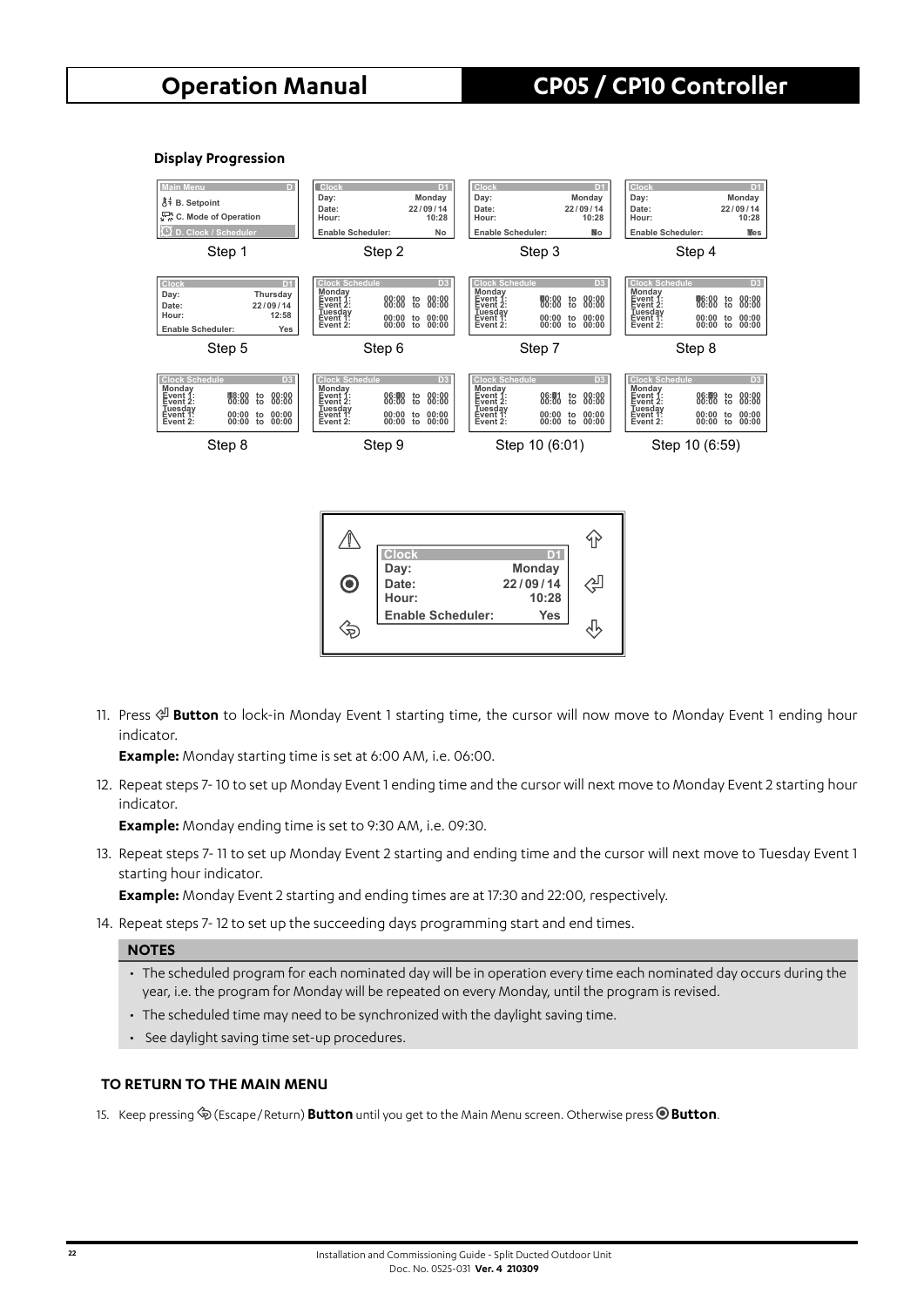#### **Display Progression**



#### **NOTES**

- Use the  $\Phi$  or  $\hat{\mathbf{\Psi}}$  **Button** to toggle all of the **Clock Schedule** sub-menu functions.
- If the event end time is set before the event start time, then the event end time will happen on the next day. Example: Monday Event 1 start time is set at 04:00 and the end time is set at 03:58
	- Monday Event 2 start time is set at 18:00 and the end time is set at 22:00, The unit will then start at 4:00 AM on Monday and will end at 3:58 AM on Tuesday and the Event 2 for Monday will be ignored even if it is set.

## **17. After Hours Timer**



- 1. From the main menu, scroll down to **D. Clock / Scheduler** menu following the procedures from Setting the Clock section.
- 2. Press **Button** to enter **D. Clock/ Scheduler** main menu.
- 3. Press **Button** to scroll down to **Clock Schedule D7** (After Hours operation duration) sub-menu.
- 4. Press  $\circ$ <sup>D</sup> Button to lock-in A / H operation duration sub-menu and the cursor will appear on After Hours time indicator.
- 5. Press  $\Phi$  or  $\hat{\Phi}$  **Button** to select the duration of after hours timer.

#### **NOTES**

The A / H function can be enabled when it's duration is set and disabled when set to 0. The duration of the after hours timer can be set in 0.5 hour increment up to 2.0 hours maximum.

6. Press  $\circ \mathcal{P}$  **Button** to lock-in the selected after hours duration, note the cursor will disappear and the selected duration will be displayed. i.e. 1 hour (1.0 H).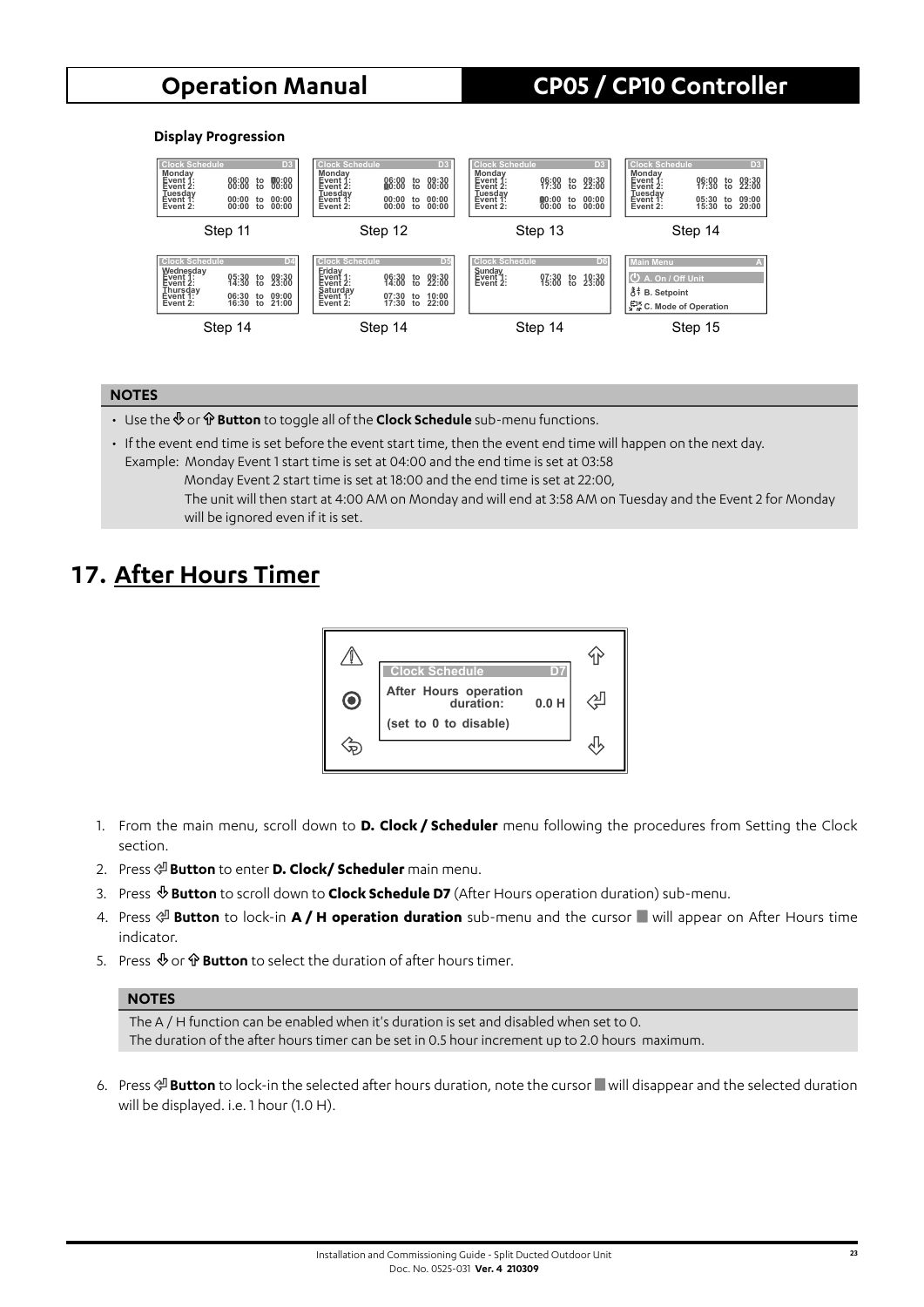#### **TO RETURN TO THE MAIN MENU**

7. Keep pressing (Escape / Return) **Button** until you get to the Main Menu screen. Otherwise press **Button**. **Display Progression**



#### **NOTES**

- Use the  $\Phi$  or  $\hat{\Phi}$  **Button** to toggle all of the **Clock Schedule** sub-menu functions.
- The remote push button needs to be pressed for 5 seconds while activating the After Hours.
- Refer After Hours wiring details in wiring diagram provided in the unit's electrical panel, before enabling this function.

## **18. 12 Programmable Special Days**



- 1. From the main menu, scroll down to **D. Clock / Scheduler** menu following the procedures from Setting the Clock section.
- 2. Press **Button** to enter **D. Clock / Scheduler** main menu.
- 3. Press **Button** to scroll down to **Clock Schedule D8** (365-Day Programming) sub-menu.
- 4. Press **Button** to enter **Clock Schedule D8** sub-menu and the cursor will appear on the day of the month of Special Day 1.

#### **NOTES**

There are 12 Special Days that can be scheduled within the 365-Day program. Use the  $\Phi$  or  $\hat{\Phi}$  **Button** to toggle on all of the **Clock Schedule (D8-D19)** sub-menu functions.

- 5. Press  $\Phi$  or  $\hat{\mathbf{r}}$  **Button** to change the day (Date) of the month.
- 6. Press **Button** to lock-in the day of the month and the cursor will move next to the month.
- 7. Press  $\Phi$  or  $\hat{\Phi}$  **Button** to change the month.
- 8. Press  $\frac{d}{dx}$  **Button** to lock-in the month and the cursor will move next to Special Day 1, Event 1 starting time.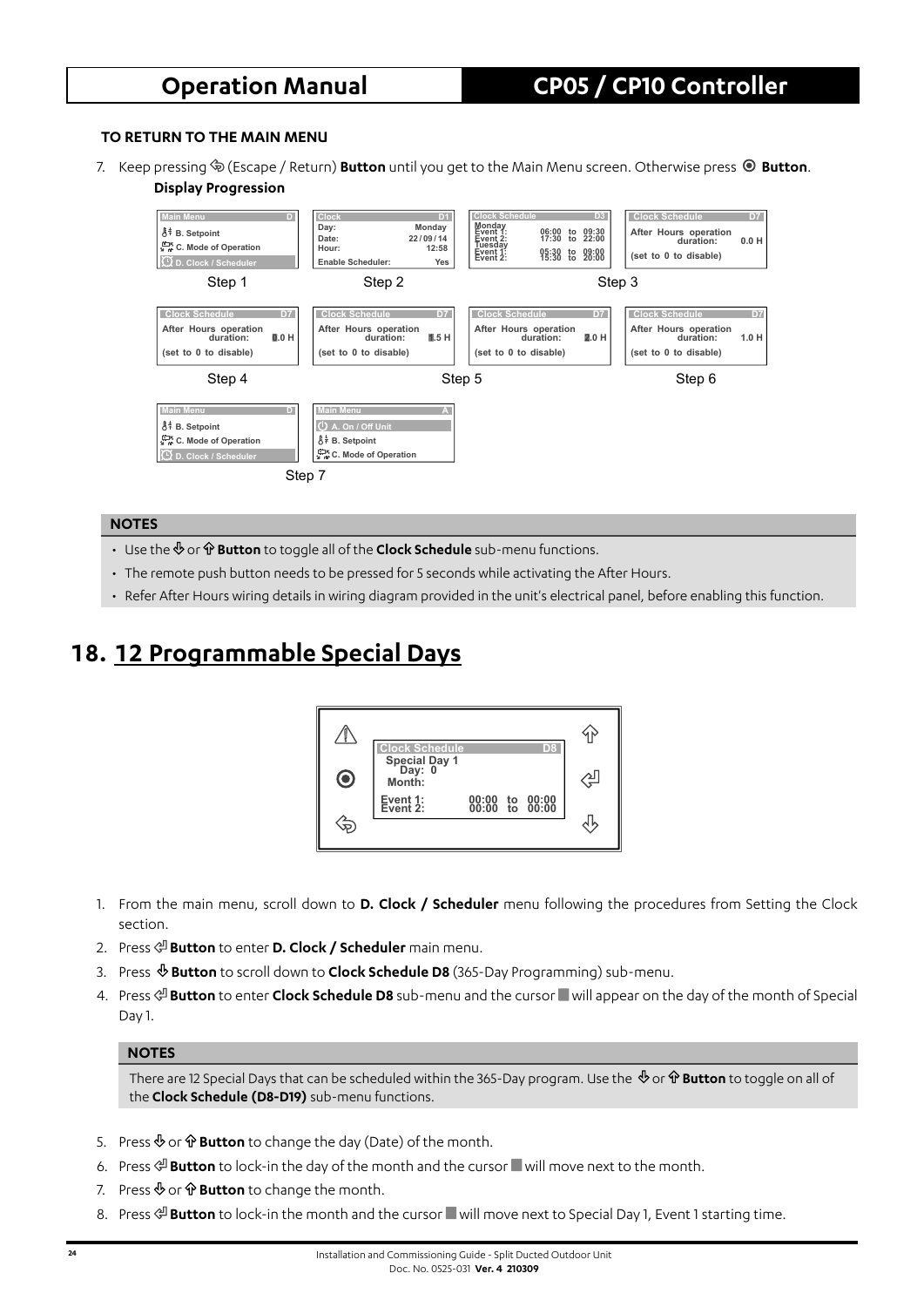- 9. Follow steps 7- 12, procedures in setting up Events 1 and 2, from 7-Day Programming section and the cursor will move to the next **Clock Schedule**' sub-menu.
- 10. Repeat steps 4- 8 above to set up the succeeding special days programming start and end times.

#### **NOTES**

- The scheduled program events for each nominated special day will be in operation every time each nominated day and events occurs during the year, i.e. the program events for Special Day 1 will be repeated every year, until the program is revised.
- Leave the scheduled event untouched, should you not wish any of the particular programmable event to occur.
- The scheduled events may need to be synchronized with the daylight saving time.
- See daylight saving time set-up procedures.
- The 365-Day Special Day program will override the 7-Day program events.

#### **TO RETURN TO THE MAIN MENU**

11. Keep pressing (Escape / Return) **Button** until you get to the Main Menu screen. Otherwise press **Button**.

#### **NOTES**

- Use the <sup>⊕</sup> or **<sup>o</sup> Button** to toggle all of the **Clock Schedule** sub-menu functions.
- To Turn-Off any Special Days, simply set the **Day** to **0**, this will then disable the selected Special Day.

#### **Display Progression**



#### **NOTE**

The 365-Day 12 special days programmed events will override the 7-Day programmed events.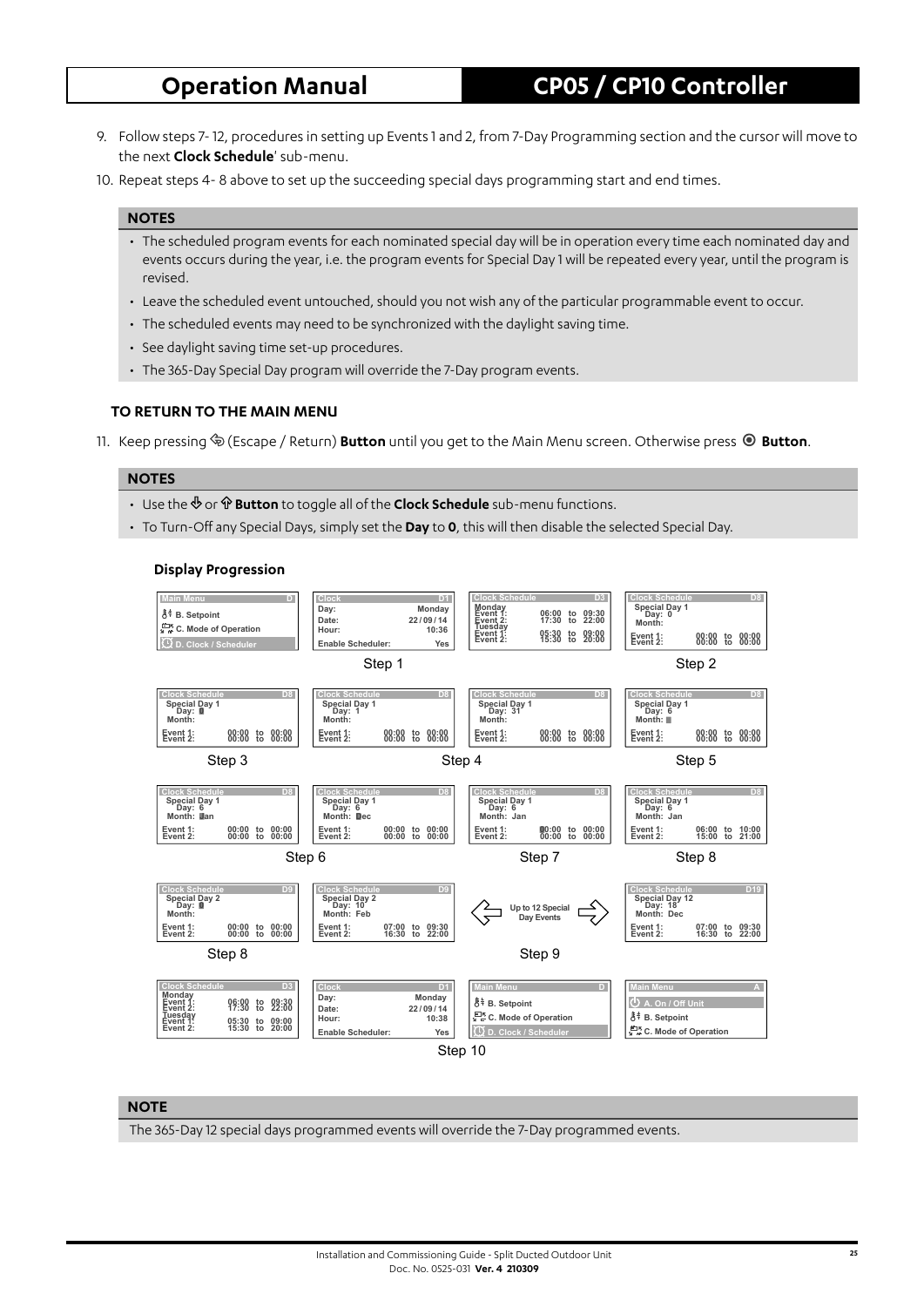## **19. Status**



- 1. Press <sup>®</sup> Button to get into the Main Menu. Display will show Main Menu and highlighted Sub-Menu A. On/Off Unit.
- 2. Press **Button** to scroll down to **E. Status** sub-menu.
- 3. Press **Button** to enter **E. Status E1** sub-menu. Display will show the first screen under this sub-menu.
- 4. Press **Button** to scroll down to the second screen and view the operating parameters.
- 5. Press **Button** repeatedly to scroll down to the next succeeding operating parameter screens.
- 6. Press **Button** to scroll up and to view the previous screens.

#### **TO RETURN TO THE MAIN MENU**

7. Keep pressing (Escape / Return) **Button** until you get to the Main Menu screen. Otherwise press **Button**.

#### **Display Progression**

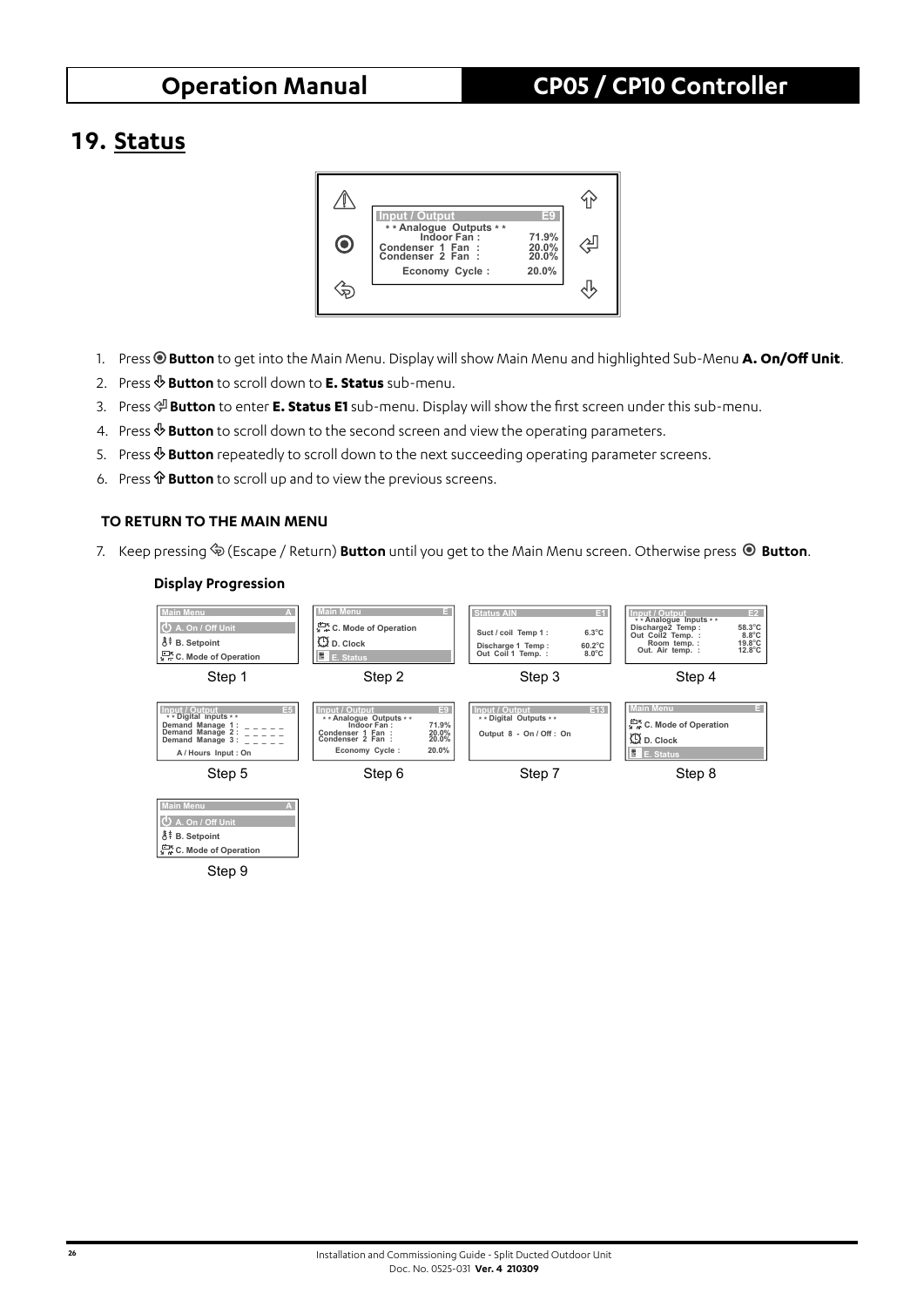## **20. Alarm History**



- 1. Press **Button** to get into the **Main Menu.** Display will show Main Menu and highlighted Sub-Menu **A. On / Off Unit**.
- 2. Press **Button** to scroll down to **F. Alarm History** main menu.
- 3. Press **Button** to enter **F. Alarm History** main menu. Display will show the first screen under this sub-menu.

#### **NOTE**

Alarm History is time and date stamped.

- 4. Press  $\Phi$  **Button** to scroll down to the second screen and view the alarm history.
- 5. Press  $\&$  **Button** repeatedly to scroll down to the next succeeding screens and view the other alarm log.
- 6. Press  $\hat{\Phi}$  **Button** to scroll up and to view the previous alarm history screens.

### **TO RESET THE ALARM**

7. Press the  $\triangle$  **Button** twice to reset the alarm.

#### **NOTE**

The alarm log will not be cleared but remain in the alarm history (See Warning Note below).

#### **TO CLEAR THE ALARM HISTORY**

- 8. From the **F. Alarm History** menu, press  $\circ \circ \circ \circ \circ$  **Button** two times to get into Reset alarm log screen. (Press the  $\circ \circ \circ \circ \circ$  **Button** if you are in any of the alarm log).
- 9. Press the **Button**. The cursor will appear on the **No** option.
- 10. Press  $\Phi$  or  $\hat{\Phi}$  **Button** to change the prompt to **Yes**, and then press the  $\hat{\phi}$  **Button** again to clear the Alarm History.

#### **NOTE**

After 2 seconds, the prompt will revert back to **No**, signifying that the Alarm History has been cleared.

### **TO RETURN TO THE MAIN MENU**

11. Keep pressing (Escape / Return) **Button** until you get to the Main Menu screen. Otherwise press **Button**.

#### **WARNING**

All alarm fault conditions must be investigated and rectified before proceeding to reset or clear the alarm. If the cause of the fault condition has not been eliminated, the alarm fault conditions will be reported and logged in again on next data cycle. **Repeated resetting and restarting can cause damage to the unit and may render your warranty null and void.**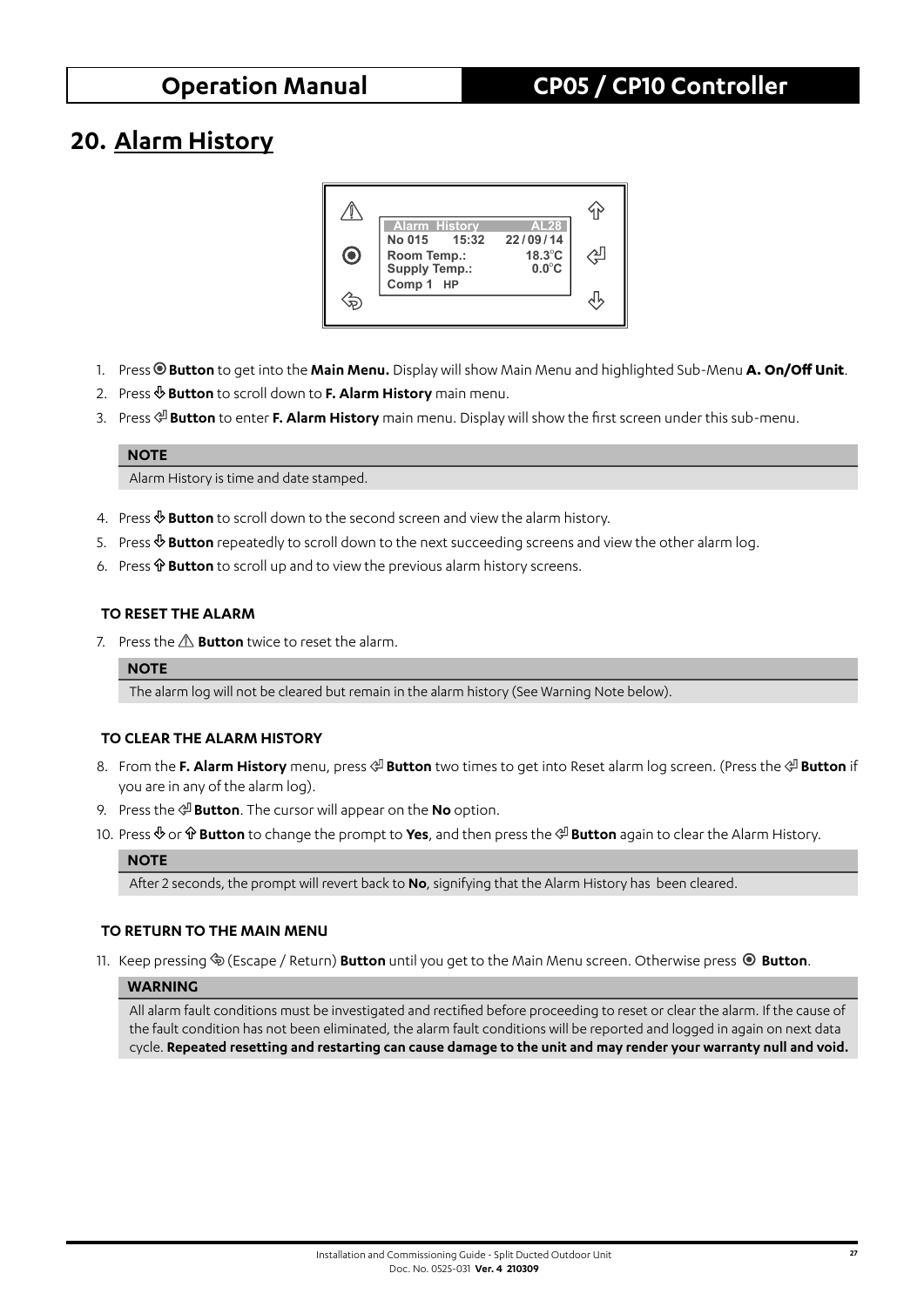#### **Display Progression**



## **21. Alarm Matrix**

| <b>Description</b>                   | <b>Type</b> | <b>Alarm Condition</b>             | <b>Reset Condition</b>                 |
|--------------------------------------|-------------|------------------------------------|----------------------------------------|
| Discharge Temperature 1/             |             | Temperature out of Range           |                                        |
| High Pressure Comp 1 Fault           | Alarm       | Compressor 1 High Pressure         | Temperature and Pressure Normal        |
| Discharge Temperature 2/             | Alarm       | Temperature out of Range           |                                        |
| High Pressure Comp 2 Fault           |             | Compressor 2 High Pressure         | Temperature and Pressure Normal        |
| Compressor 1 LP Fault                | Alarm       | Compressor 1 Low Pressure          | Normal Pressure                        |
| Compressor 2 LP Fault                | Alarm       | Compressor 2 Low Pressure          | Normal Pressure                        |
| Outdoor Coil Temp1 Fault             | Warning     | Temperature out of Range           | Temperature OK                         |
| Outdoor Coil Temp2 Fault             | Warning     | Temperature out of Range           | Temperature OK                         |
| Room Air Temperature Sensor Fault    | Warning     | Temperature out of Range           | Temperature OK                         |
| Outside Air Temperature Sensor Fault | Warning     | Temperature out of Range           | Temperature OK                         |
| Filter Alarm                         | Alarm       | Air Filter Timer Timed-Out         | Clean / Replace Filter and Reset Timer |
| Anti-Freeze Protection               | Warning     | Indoor Coil<br>Temperature Too Low | Normal Operating Temperature           |
| Indoor Coil Sensor Fault             | Warning     | Temperature out of Range           | Temperature OK                         |

#### **NOTE**

All alarm fault conditions must be investigated and rectified before proceeding to reset or clear the alarm. If the cause of the fault condition has not been eliminated, the alarm fault conditions will be reported and logged in again on next data cycle. **Repeated resetting and restarting can cause damage to the unit and may render your warranty null and void.**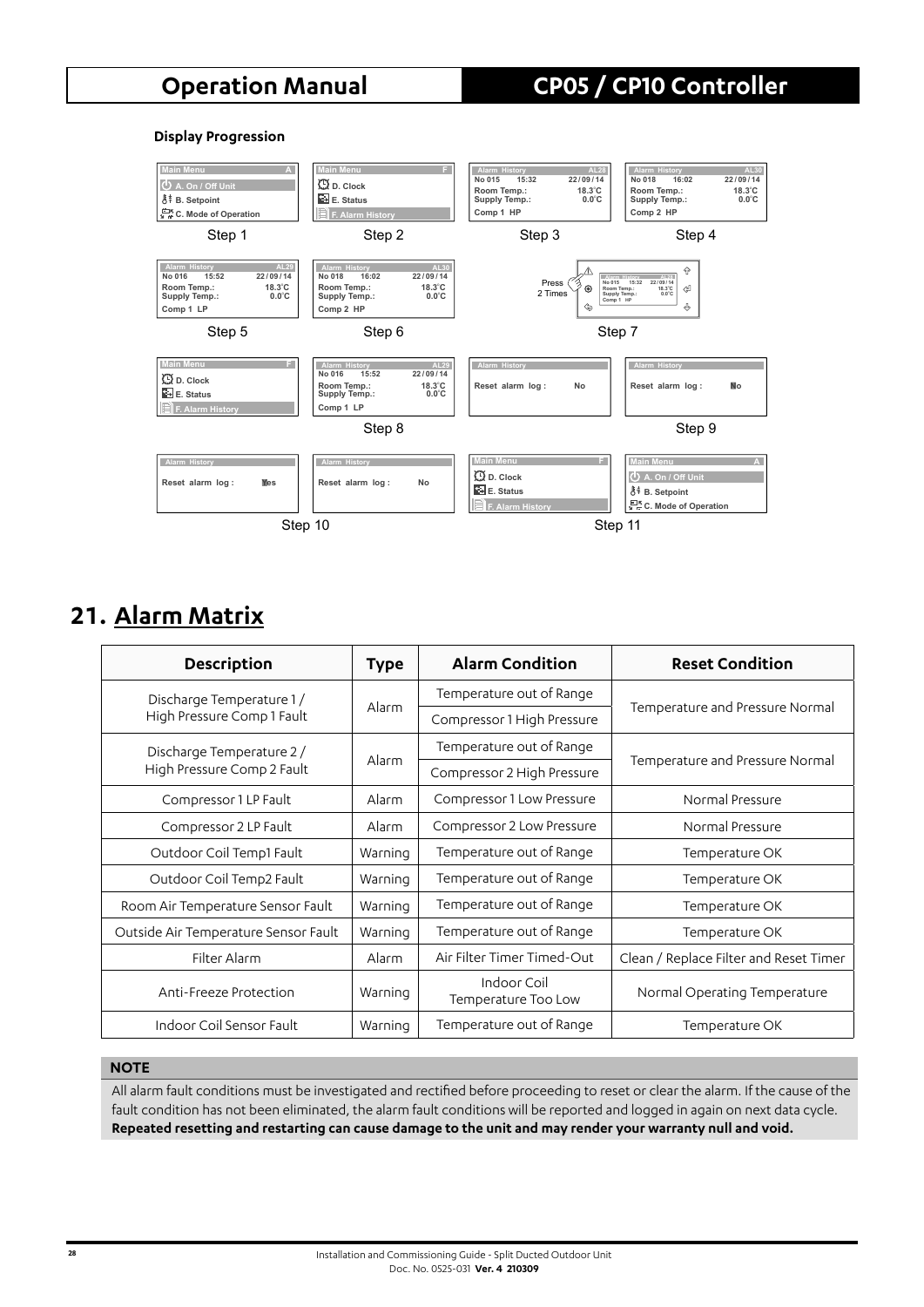# **22. Troubleshooting Guide**

| Condition                                                           | <b>Causes Or Checkpoints</b>                                                                                                                                                                                                                                                                                                                                                                                                                                                                                                                                                                                          |
|---------------------------------------------------------------------|-----------------------------------------------------------------------------------------------------------------------------------------------------------------------------------------------------------------------------------------------------------------------------------------------------------------------------------------------------------------------------------------------------------------------------------------------------------------------------------------------------------------------------------------------------------------------------------------------------------------------|
| The system<br>does not start                                        | • Check that 5 minutes has passed from Turn-On time, as the system has inbuilt timers.<br>• Check that setpoint temperature settings are correct.<br>• Check that the setpoint temperature is set low enough for cooling or high enough for<br>heating.                                                                                                                                                                                                                                                                                                                                                               |
| Air does not flow<br>(Indoor Unit)                                  | • During heating operation, air does not flow out for approximately 15 seconds after start<br>up, this prevents cold draft.                                                                                                                                                                                                                                                                                                                                                                                                                                                                                           |
| Cooling/Heating is not<br>sufficient                                | • The cooling/heating function may not work effectively when the indoor return air filter is<br>clogged with dust and dirt.<br>• Make sure the air inlet and air outlet on the outdoor unit are not blocked.<br>• The outside temperature is above or below the design conditions.                                                                                                                                                                                                                                                                                                                                    |
| Steam is coming out from<br>the outdoor unit                        | . It is caused by the defrosting of the outdoor unit in heating operation during cold<br>ambient conditions.                                                                                                                                                                                                                                                                                                                                                                                                                                                                                                          |
| Water from the outdoor<br>unit                                      | • This is normal during heating operation, which is due to water forming on the heat<br>exchanger.                                                                                                                                                                                                                                                                                                                                                                                                                                                                                                                    |
| Occurring of noises                                                 | • When heating or cooling is started or stopped, a swishing or gurgling noise may be<br>heard, This noise is generated by the refrigerant flowing between the outdoor and the<br>indoor units.<br>• A swooshing noise may be heard from the outdoor unit during operation. This noise is<br>generated when the refrigerant changes direction in the defrost operation.<br>. On start up, the outdoor unit may be louder than normal for a few seconds while the<br>compressor reaches the designated speed and operating pressure.<br>• During defrost operation, the compressor may generate more noise than normal. |
| Setpoint Temperature<br>cannot be adjusted                          | • The Control Interface has in built upper and lower limit setting. Setpoint temperature can<br>only be adjusted within these limits.                                                                                                                                                                                                                                                                                                                                                                                                                                                                                 |
| 7-Day Timeclock is not<br>turning the air conditioner<br>On and Off | • Check that the timeclock is activated (see pages. 21-22).                                                                                                                                                                                                                                                                                                                                                                                                                                                                                                                                                           |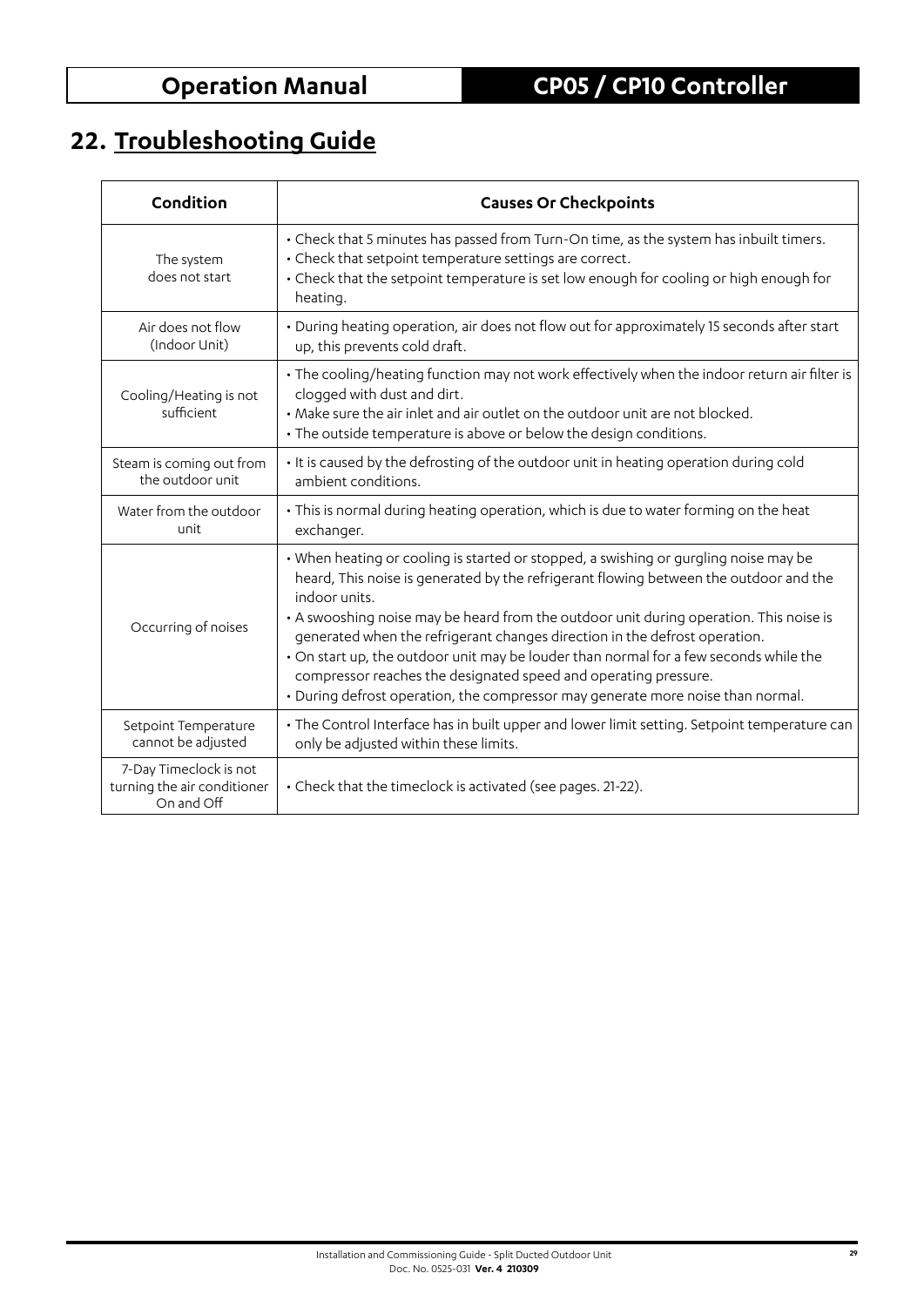## **23. Maintenance**

#### **Maintenance Procedures**

This section describes the specific maintenance procedures that must be performed as a part of normal maintenance program. Always disconnect electrical power to the unit before performing these procedures. It is always a safe practice to observe all safety warnings and cautions when conducting maintenance tasks.

### **DANGER**

### **Live Electrical Connections !**

It may be necessary to work near live electrical components on certain maintenance tasks. Only qualified technicians, who are competently trained, are allowed to perform service tasks.

### **WARNING**

#### **Hazardous Voltage !**

- Always make sure that all power supplies, including remote controls, are isolated before performing maintenance.
- Beware of EC Motors with high power capacitors and which can have dangerous voltages at terminals for up to 5 min. after main power has been isolated. Wait at least 5 minutes after power isolation and test for high voltage before performing service work.
- EC Plug Fan has dual power supplies, i.e. 415V / 3Ph+N / 50Hz motor power supply plus 10VDC control power supply. Care must be taken to ensure both are safely isolated to prevent personal injury and damage to the equipment.
- Observe proper LOCK-OUT/TAG-OUT (LOTO) procedures to ensure that power cannot be inadvertently energised.
- Failure to isolate power before maintenance procedures can result in serious injury or death.

### **Periodic Maintenance Checkpoint**

- Perform all monthly maintenance inspections
- Inspect coil surfaces for cleanliness. Clean as required, apply cleaning procedures based on prevailing industry standard.
- Inspect unit air filters, clean or replace as required.

### **Annual Maintenance Checklists**

- Perform general maintenance inspections.
- Perform scheduled start-up checks.
- Leak test refrigerant circuits.
- Inspect contacts of all contactors and relays. Replace all worn contacts as required.
- Inspect, clean and tighten all electrical connections.
- Check fans for balanced operation. Make sure that there are no loose screws/bolts, no fan blades interference and no damage to the fans and guards.
- Inspect unit air filters, clean or replace as required.
- Clean and repaint any corroded panel surface.

### **Cleaning the Control Interface**

Wipe the control interface with dry cloth. Do not use water or any other solvent based solutions as it can cause damage to the outer case and electronic components of the controller.

### **Air Filter Maintenance.**

Regularly check the air filters for cleanliness or when a filter alarm is indicated on the control interface.

### **Cleaning the Condenser Coils**

Clean the coils at least once a year or more frequently if unit is located in a dusty and/or dirty environment, in order to maintain your system's proper operating performance. High discharge pressures are a good indication that the coils need cleaning. When using detergent or solvents to clean the coils, follow the manufacturer's instructions to avoid potential damage to the coils and to the unit.

To clean the refrigerant coils, use a soft brush and water spray, such as garden hose or pressure washer with low pressure nozzle.

### **Outdoor Maintenance**

Do not obstruct airflow to the outdoor coil to ensure your air conditioner operates efficiently. Use light detergent solutions to clean the surface of the panels. Repaint corroded panel surface, as required.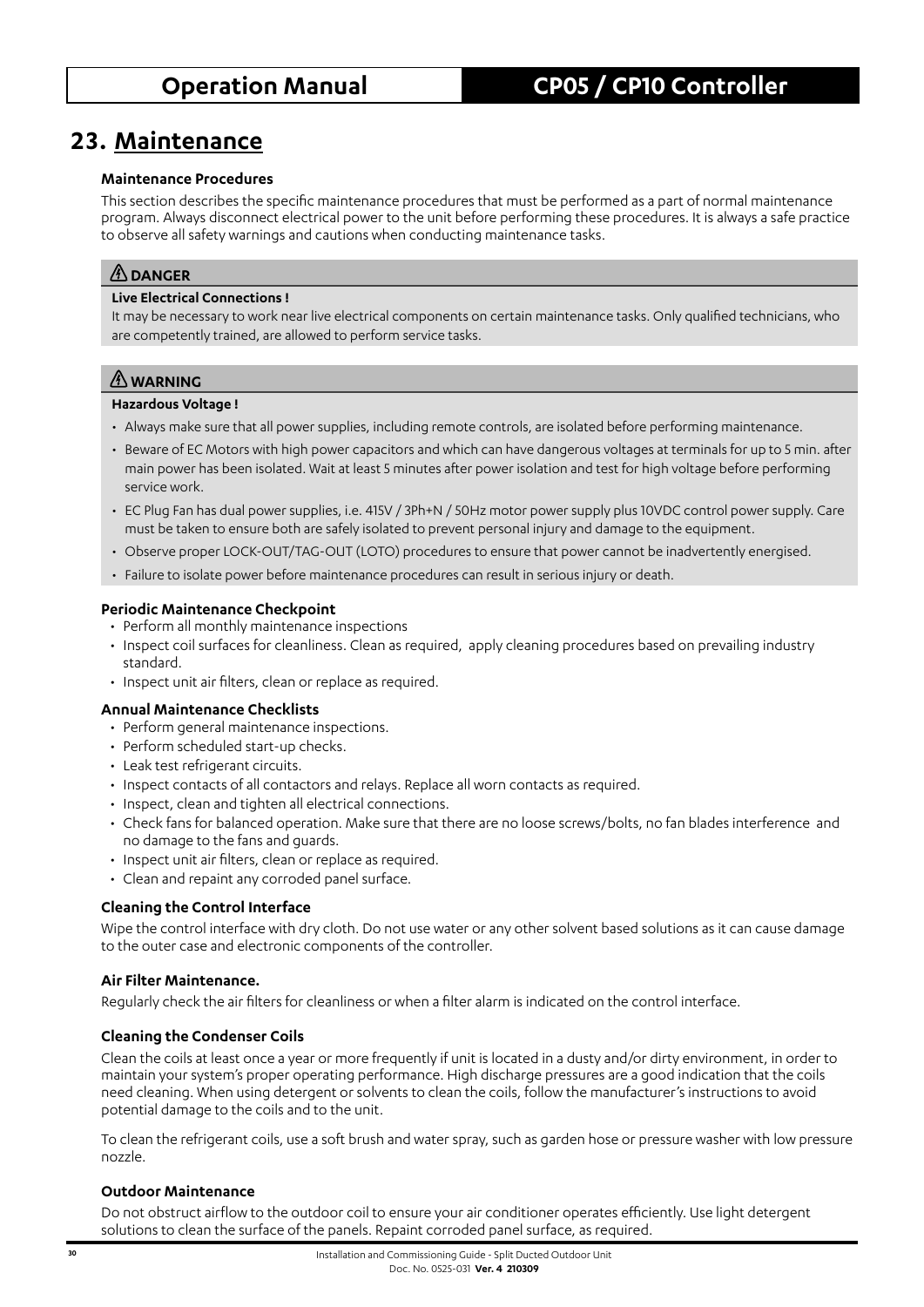## **24. System Information**

### **Completing Settings Log Procedures**

- 1. Switch-Off all motor start circuit breakers (MSCB), leaving circuit breakers CB1, CB2 and CB3 Switched-On.
- 2. Fill-in all current settings and information in SETTINGS LOG below:

#### **Settings Log:**

#### **NOTE**

Please log all required information below, before any software changes are to be made. Failure to do so will cause difficulties in restarting the unit operation back to original settings. Leave this manual in a secure location near the unit.

#### **INSTALLATION INFORMATION**

| <b>CUSTOMER</b> | Name:    | Tel. No. |
|-----------------|----------|----------|
|                 | Address: |          |
|                 | Name:    | Tel. No. |
| INSTALLER       | Address: |          |
| SITE ADDRESS:   |          | Date:    |

#### **MODE OF OPERATION INDOOR FAN SETTINGS**

| Mode<br>Auto                    | Cool Only          | Heat Only  | % ID Fan Speed            | %  |
|---------------------------------|--------------------|------------|---------------------------|----|
| Indoor Fan Mode                 | Continuous         | Auto Cycle |                           |    |
| Return Air Temperature Setpoint | $^{\circ}$ C       |            |                           |    |
| Temp. Setback<br>$^{\circ}$ C   | Enabled            | Disabled   | After Hours               |    |
| Enable Scheduler                | Yes                | <b>No</b>  | <b>Operation Duration</b> | H. |
| Daylight Saving Time Set        | Yes                | <b>No</b>  |                           |    |
| <b>Transition Time</b><br>min.  | Start<br>at<br>in. |            | End<br>in<br>at           |    |

### **TIMECLOCK SETTINGS**

|           | Event 1 | Event 2 |
|-----------|---------|---------|
| Monday    | to      | to      |
| Tuesday   | to      | to      |
| Wednesday | to      | to      |
| Thursday  | to      | to      |
| Friday    | to      | to      |
| Saturday  | to      | to      |
| Sunday    | to      | to      |

#### **SPECIAL DAYS SETTINGS**

|       | Day / Month | Event 1 | Event 2 |        | Day / Month | Event 1 | Event 2 |
|-------|-------------|---------|---------|--------|-------------|---------|---------|
| Day 1 |             |         |         | Day 7  |             |         |         |
| Day 2 |             |         |         | Day 8  |             |         |         |
| Day 3 |             |         |         | Day 8  |             |         |         |
| Day 4 |             |         |         | Day 10 |             |         |         |
| Day 5 |             |         |         | Day 11 |             |         |         |
| Day 6 |             |         |         | Day 12 |             |         |         |
|       |             |         |         |        |             |         |         |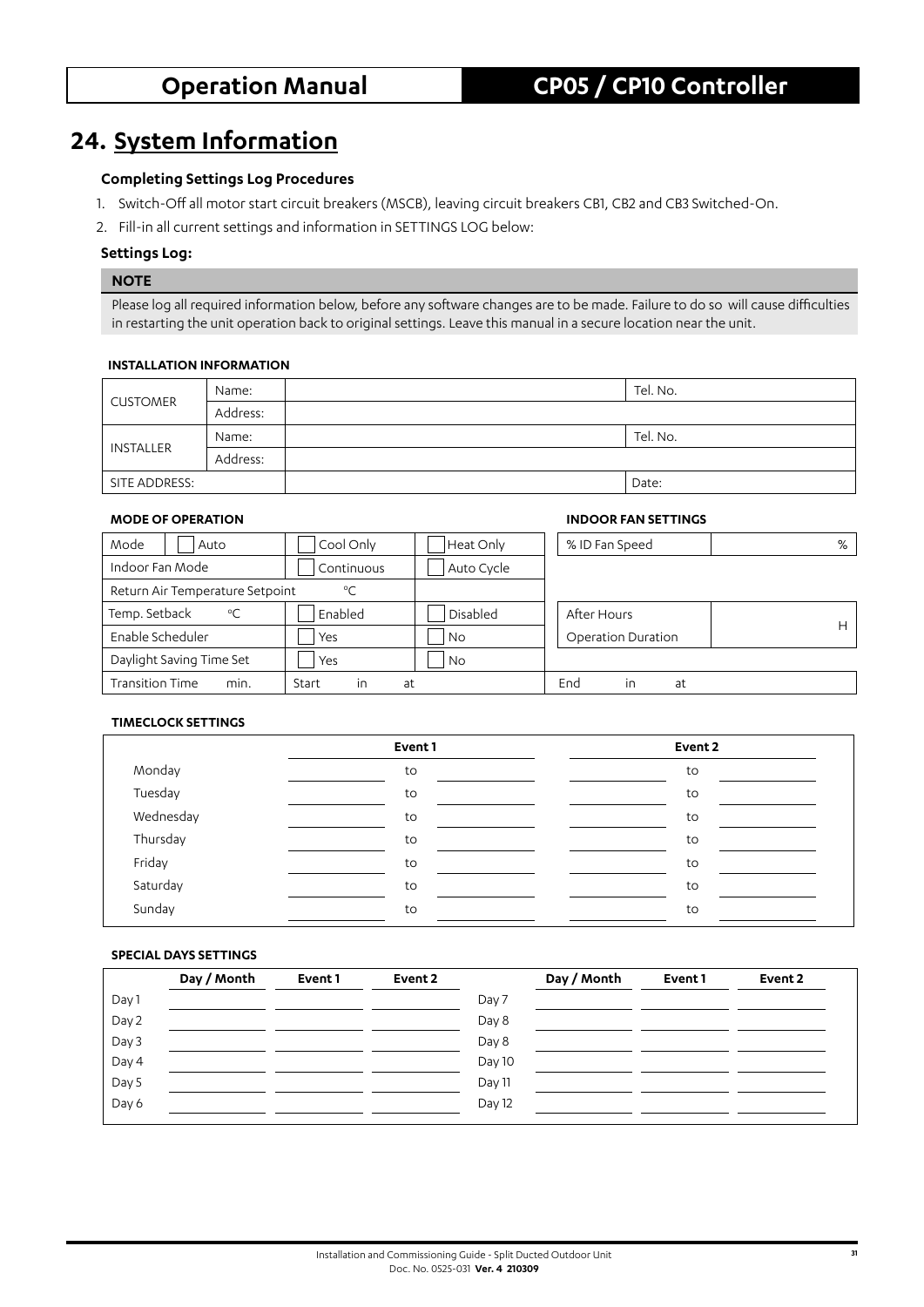**SYSTEM CONFIGURATIONS (To access this menu, please enter the Service password: 7378).**

|                    | $G.$ Service $\longrightarrow$ e. Communicate config.                                  |                                            | G. Service $\rightarrow$ f. Service settings $\rightarrow$<br>a. Working hour set |
|--------------------|----------------------------------------------------------------------------------------|--------------------------------------------|-----------------------------------------------------------------------------------|
| Ge1                | Address:<br>Protocol:<br>Speed:                                                        | Gfa1                                       |                                                                                   |
|                    | Enable BMS to turn the unit On/Off<br>No<br>Yes                                        | Indoor Filter:                             | hours                                                                             |
| Ge <sub>2</sub>    | On loss of communication turn off / turn on / use timeclock                            | Filter Fault relay:                        | Yes<br> No                                                                        |
| Ge <sub>3</sub>    | Enable Din4 to turn the unit On/Off<br>N <sub>o</sub><br>Yes                           | Indoor Fan:                                |                                                                                   |
|                    |                                                                                        |                                            | hours                                                                             |
|                    |                                                                                        | Compressor:                                | hours                                                                             |
|                    | G. Service $\longrightarrow$ f. Service settings $\longrightarrow$ b. Probe adjustment |                                            |                                                                                   |
|                    | $^{\circ}$ C<br>(Return Air Temperature) Room Temp cal:                                |                                            |                                                                                   |
|                    | G. Service $\rightarrow$ f. Service settings $\rightarrow$ c. Thermoregulation         |                                            |                                                                                   |
| Gfc1               |                                                                                        | Gfc8                                       |                                                                                   |
|                    | $^{\circ}{\rm C}$<br>Room Temperature Setpoint:                                        | Multi Input 1                              | <b>No</b><br>Yes                                                                  |
| Dead band:         | $^{\circ}{\rm C}$                                                                      | <b>SUPPLY AIR TEMP</b>                     | Probe Type                                                                        |
|                    | Cool Proportion band:<br>$^{\circ}C$                                                   | <b>ECONOMY ENABLE</b>                      | <b>NTC</b>                                                                        |
|                    | Heat Proportion band:<br>$^{\circ}$ C                                                  | NIGHT MODE ENABLE                          | $0-5V$                                                                            |
| Integral Time:     | second                                                                                 | 0-10V STAGE CONT                           | ON/OFF                                                                            |
|                    |                                                                                        | 0-10V IN FAN SPD                           | $4-20mA$                                                                          |
| Gfc2               |                                                                                        | <b>VIEW ONLY INPUT</b>                     | $0-20mA$                                                                          |
| After Hour         | SW Only<br>SW and Temp.                                                                | CO <sub>2</sub> SENSOR                     | $0-10V$                                                                           |
|                    | Room temp. probe weight value                                                          | PHASE FAIL RELAY                           |                                                                                   |
|                    |                                                                                        | Multi Input 2                              | <b>No</b><br>Yes                                                                  |
| Gfc4               |                                                                                        | <b>SUPPLY AIR TEMP</b>                     | Probe Type                                                                        |
|                    | Supply Fan Min. Speed<br>$\%$                                                          | <b>ECONOMY ENABLE</b>                      | <b>NTC</b>                                                                        |
|                    | Supply Fan Med. Speed<br>%                                                             | NIGHT MODE ENABLE                          | $0-5V$                                                                            |
|                    | Supply Fan Max. Speed<br>$\%$                                                          | 0-10V STAGE CONT                           | ON/OFF                                                                            |
|                    | $^{\circ}$ C<br>Supply Fan Min. Temp.                                                  | 0-10V IN FAN SPD                           | 4-20mA                                                                            |
|                    | Supply Fan Max. Temp.<br>$^{\circ}$ C                                                  | <b>VIEW ONLY INPUT</b>                     | $0-20mA$                                                                          |
| Gfc5               |                                                                                        | CO <sub>2</sub> SENSOR<br>PHASE FAIL RELAY | $0-10V$                                                                           |
|                    | Supply Fan Gen. 3<br>Yes<br><b>No</b>                                                  |                                            |                                                                                   |
|                    | Supply Fan Continuous<br><b>No</b><br>Yes                                              | Gfc11                                      |                                                                                   |
|                    | Cycle on de-ice<br>No<br>Yes                                                           | Unit Control Mode:                         |                                                                                   |
| One Speed Fan      | Yes<br>$\overline{\phantom{a}}$ No                                                     |                                            | Internal Sensors                                                                  |
| Speed Fan          | Med<br>High<br>Low                                                                     |                                            | Remote Terminal                                                                   |
|                    | Supply Fan Run-on<br>second                                                            |                                            | Remote Demand                                                                     |
|                    | Heat Start Delay<br>second                                                             |                                            | External Input                                                                    |
|                    |                                                                                        | Supply Fan Control:                        |                                                                                   |
| Gfc6               |                                                                                        | Select Wall Control:                       |                                                                                   |
|                    | $^{\circ}{\rm C}$<br>Setpoint Limit Min. by user                                       |                                            |                                                                                   |
|                    | $^{\circ}$ C<br>Setpoint Limit Max. by user                                            | Gfc12                                      |                                                                                   |
| User Setpoint      |                                                                                        | Unit Series:                               |                                                                                   |
| User Mode Sel      |                                                                                        | Unit Model:                                |                                                                                   |
|                    | Modelock timer<br>second                                                               | Variations:                                |                                                                                   |
| Gfc7               |                                                                                        | Gfc13                                      |                                                                                   |
|                    | Enable Night Mode by Scheduler<br>Yes<br>No                                            | Type of fans fitted                        |                                                                                   |
| <b>Start Time:</b> |                                                                                        | Supply:                                    |                                                                                   |
| Finish Time:       |                                                                                        | Outdoor:                                   |                                                                                   |
|                    | Max Cond fan Spd:<br>$\%$                                                              | Outdoor Init Speed                         |                                                                                   |
| cct 2 max Spd:     | $\%$                                                                                   | OF1:                                       | OF23:                                                                             |
|                    |                                                                                        | Econ. Cycle Fitted:                        | No<br>Yes                                                                         |
|                    |                                                                                        | Econ. Type:                                |                                                                                   |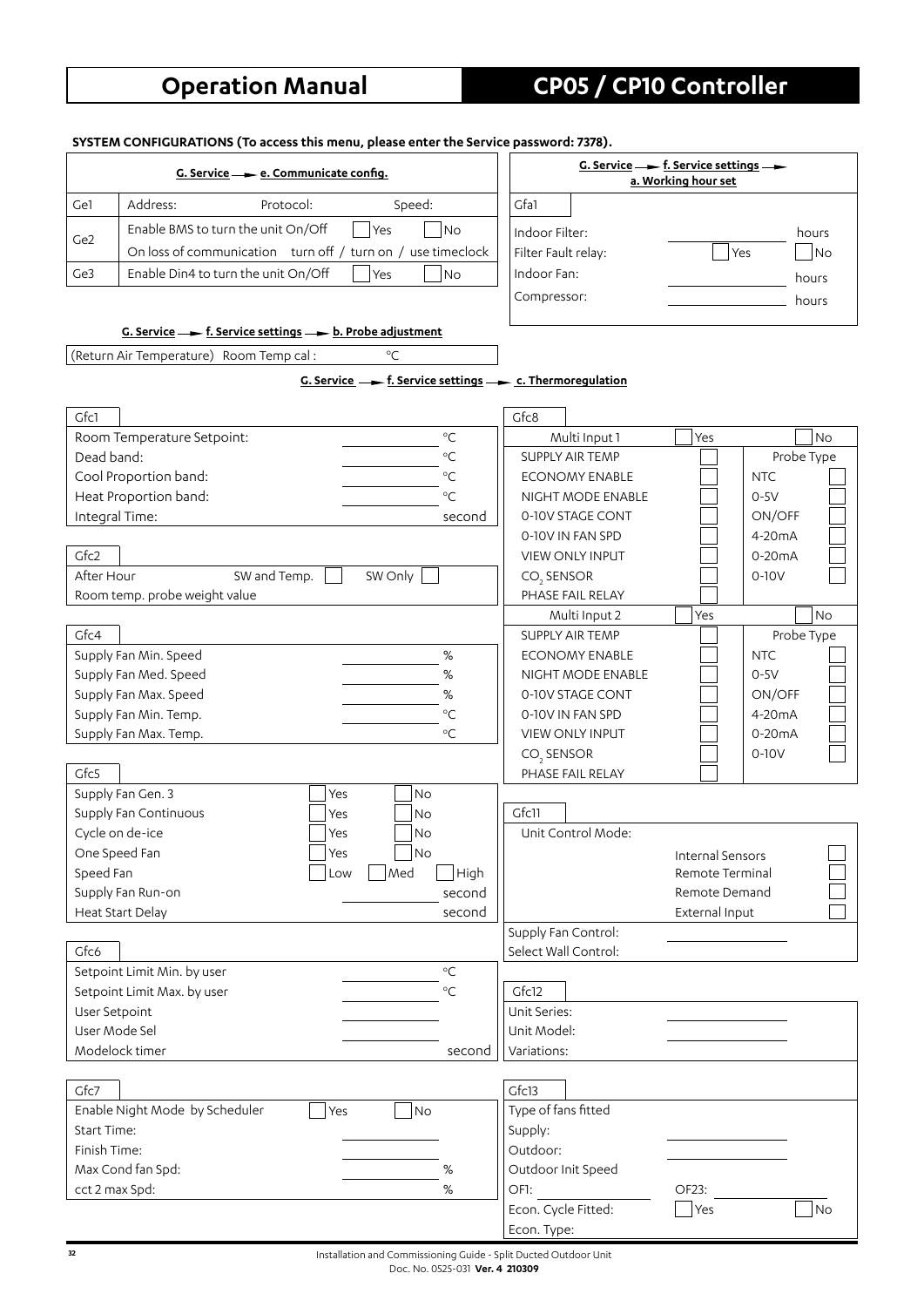### G. Service **-** f. Service settings - c. Thermoregulation (Continuous)

| Gfc15                                                      | Gfc19                                             |     |
|------------------------------------------------------------|---------------------------------------------------|-----|
| Room Temp / Humidity                                       | Damper Scaling                                    |     |
| Yes $(2)$<br>Sensor fitted:<br>No                          | Command Start:                                    | %   |
| Use this sensor temp. instead of AI9:<br>Yes<br><b>No</b>  | Command End:                                      | %   |
|                                                            | Output Start:                                     | %   |
| Gfc16                                                      | Output End:                                       | %   |
| Outside Temp / Humidity                                    |                                                   |     |
| Yes $(3)$<br><b>No</b><br>Sensor fitted:                   | Gfc31 $(1)$                                       |     |
| Yes<br><b>No</b><br>Use this sensor temp. instead of AI10: | CO <sub>2</sub> Control                           |     |
|                                                            | End:<br>Start:<br>ppm                             | ppm |
| Gfc17                                                      | Enabled<br>Disable<br>Alarm Output:               |     |
| Alarm Disable                                              | Sensor Fault:<br>≻<br>ppm                         | ppm |
| Outdoor Unit                                               | $^{(1)}$ will be visible when $^{(4)}$ is enabled |     |
| Yes<br><b>No</b><br>RTN AIR Sensor:                        |                                                   |     |
|                                                            | Gfc32                                             |     |
| Gfc18                                                      | Compressors                                       |     |
|                                                            | 1st Stage Start:                                  | %   |
| Alarm Disable                                              | Stop:                                             | %   |
| Indoor Unit                                                | 2nd Stage Start:                                  | %   |
| Yes<br><b>No</b><br>RTN AIR Sensor:                        | Stop:                                             | %   |
|                                                            | 3rd Stage Start:                                  | %   |
|                                                            | Stop:                                             | %   |

#### **SYSTEM CONFIGURATIONS: G. Service - f. Service settings - d. Economy Setting**

| Gfd1                                          |                  |     |  |
|-----------------------------------------------|------------------|-----|--|
| Min Outside Air                               |                  |     |  |
| CO <sub>2</sub> Sensor Disabled               | Damper Position: | %   |  |
| CO <sub>2</sub> Sensor Disabled               |                  |     |  |
| CO <sub>2</sub> Sensor Enabled <sup>(4)</sup> | ppm              | ppm |  |
| CO <sub>2</sub> Level                         | %                | %   |  |
| Damper Position                               |                  |     |  |

| Gfd2          |                           |     |    |
|---------------|---------------------------|-----|----|
| Economy Cycle |                           |     |    |
| Enabled       |                           | Yes | Νc |
|               | Temperature Difference:   |     |    |
|               | Outside Air Minimum Limit | Yes | NΩ |
| Temperature:  |                           |     |    |

| Gfd3                     |                       |       |           |             |
|--------------------------|-----------------------|-------|-----------|-------------|
| Economy Cycle            |                       |       |           |             |
|                          | Outside Air Max Limit |       |           |             |
| Temperature:             |                       | l Yes | l No      | $\circ$ C   |
| <sup>(5)</sup> Humidity: |                       | Yes   | l No      | %           |
| <sup>(5)</sup> Enthalpy: |                       | Yes   | l No      | kJ/kg       |
| $(5) Moisture:$          |                       | Yes   | No.       | g/kg        |
| $(5)$ Dew Point:         |                       | Yes   | <b>No</b> | ് $\subset$ |
|                          |                       |       |           |             |
| $\sim$ $(4)$             |                       |       |           |             |

| $Gfd4^{(6)}$  |     |    |       |
|---------------|-----|----|-------|
| Economy Cycle |     |    |       |
| Enthalpy      | Yes | No |       |
| Difference:   |     |    | kJ/kg |

 $^{(6)}$  will be visible when  $^{(2)}$  and  $^{(3)}$  are set to Yes

 $(5)$  will be visible when  $(3)$  outside temp/humidity sensor is set to Yes

| <b>UNIT INFORMATION</b>                                                                                                                         |                       |  |  |
|-------------------------------------------------------------------------------------------------------------------------------------------------|-----------------------|--|--|
| Model Number:                                                                                                                                   | <b>Serial Number:</b> |  |  |
| The air conditioner model and serial number is situated on the side panel of the unit's<br>bottom left corner, near the compressor compartment. |                       |  |  |
| Date Installed:                                                                                                                                 |                       |  |  |